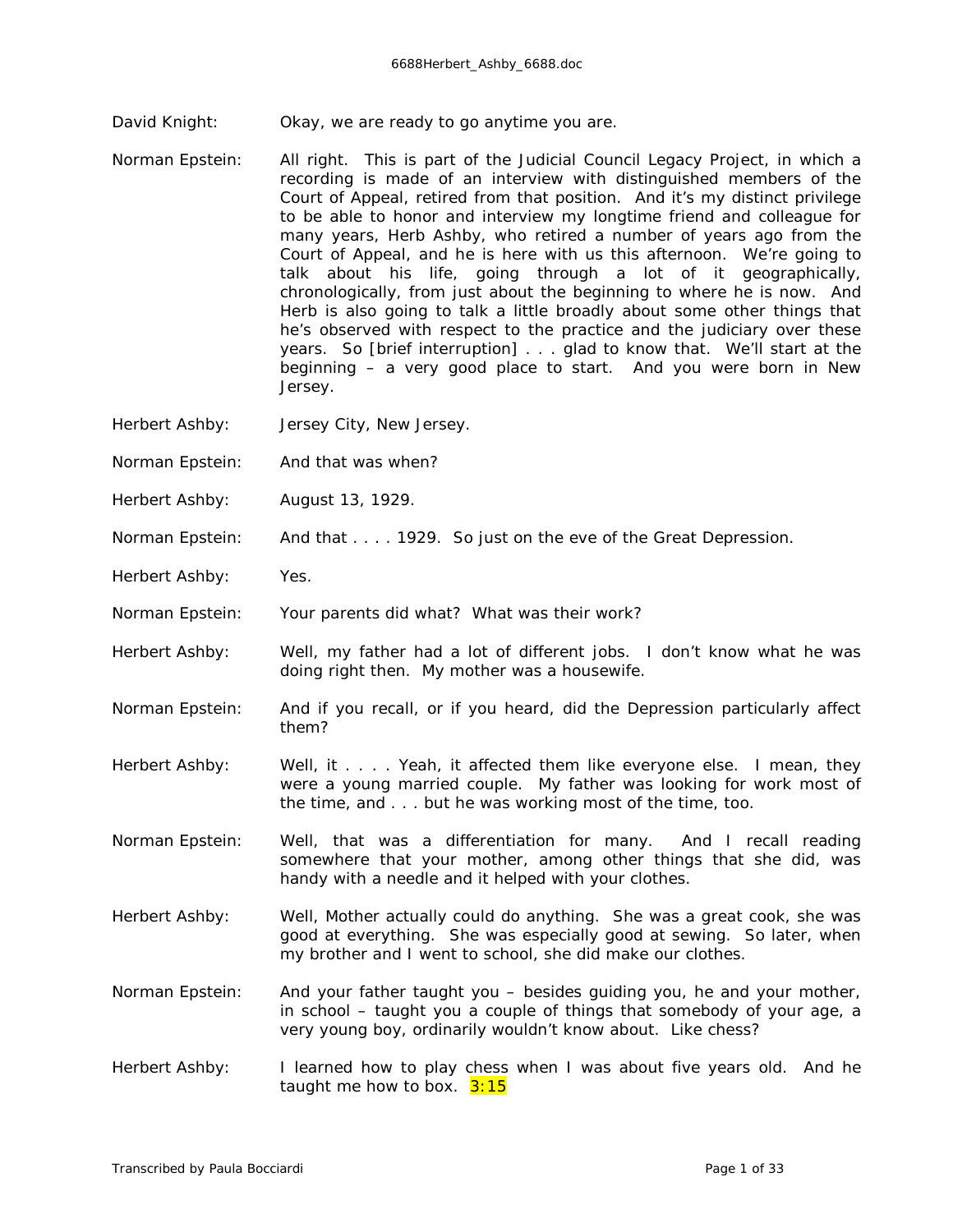Norman Epstein: How to box.

Herbert Ashby: Right.

Norman Epstein: Did . . . . Was that of any value when you were a youngster?

Herbert Ashby: It was of a *lot* of value, actually more than chess. I went to many elementary schools, and I don't think the average is even three-quarters of the school year, and we'd be in another school. And you're starting all over. And there's always somebody who doesn't like your clothes or the fact that you've read a book.

Norman Epstein: How about your first name? Did that cause any problems at the time?

Herbert Ashby: *[chuckles]* Considering the fact that we had a Depression, and the President's name was Herbert, that was not a good name.

- Norman Epstein: So boxing helped out.
- Herbert Ashby: It helped out a lot.
- Norman Epstein: And I gather it entered your life again a few years later. Where'd you go to high school?
- Herbert Ashby: I went to Rahway High School in New Jersey.
- Norman Epstein: And were you involved in athletics there?
- Herbert Ashby: Yes. I wrestled, I was . . . I ran track, and I also played football in a city league, and played baseball during the summer in the . . . in a summer league.
- Norman Epstein: So you boxed, you were in track, and you played football.

Herbert Ashby: And wrestled.

Norman Epstein: So a pretty all-around athlete. The . . . . Tell me about football. Anything remarkable that you did in high school?

Herbert Ashby: Well, I didn't play high school football. I played . . . My mother would not sign the approval.

Norman Epstein: Oh!

Herbert Ashby: I played in a city league. And the difference between high school and the city league – one of the differences – was in high school, the other players were from 14 to 18 years old. And in the city league, they were from . . . they could be from 17 to 30.

Norman Epstein: And how old were *you*?

Herbert Ashby: I was 16. So my mother did not save me from being exposed to injury by not letting me play in high school.  $5:28$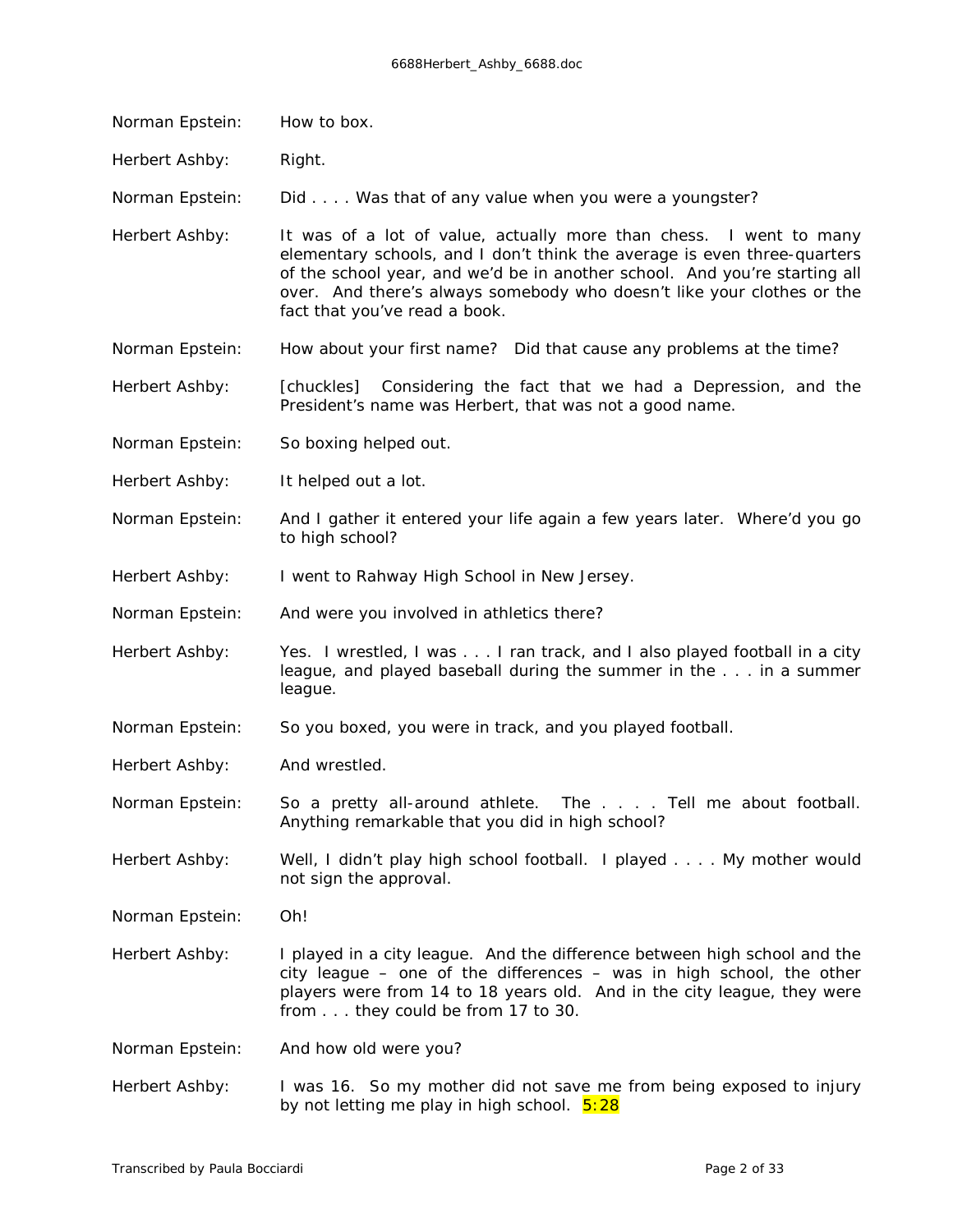- Norman Epstein: What position did you play?
- Herbert Ashby: Running back.
- Norman Epstein: Running back.
- Herbert Ashby: Well, actually we played offense and defense. I also played left linebacker.
- Norman Epstein: Well, with all modesty, how'd you do?
- Herbert Ashby: You're forcing me to . . . Well, one season and I'm not going to talk about one exceptional, unusual game when I played for another team – but my best year, I scored 32 touchdowns in one season.
- Norman Epstein: Thirty-two in one season. I seem to recall reading something about a remarkable number in a single game.
- Herbert Ashby: Yes, there was. But I'm . . . . It was so many in the game, and it was so easy, and my . . the only survivor of that game who is still living may not be here long enough to vouch for it. I hate to even talk about that game.
- Norman Epstein: All right. Well, from high school, you went to college. And I understand you went to Rutgers, the State University of New Jersey.
- Herbert Ashby: Yes.
- Norman Epstein: How'd you happen to pick Rutgers, and how'd you get there?
- Herbert Ashby: Well, I went by the practice field in late August. Very hot, muggy day. And I was talking to the assistant football coach, who was also the wrestling coach. And he asked me where I was going to college that year, and I told him I probably wasn't. He asked me about Rutgers; I said that I had applied and they  $\dots$  I was not accepted. So he told me  $$ this was on a Thursday – he told me, "Meet me tomorrow morning 8:00 on the high school steps." He picked me up – he said, "Bring your wrestling gear" – he picked me up, we went to New Brunswick, I tried out, and the coach gave me a letter to hand them at Admissions. And I did, and I was in Rutgers and . . . with a scholarship.
- Norman Epstein: And you were at Rutgers for the whole college period, or did you leave at some point and transfer?
- Herbert Ashby: Well, my father worked for the Western Electric in Kearny, New Jersey, and he was transferred to Albuquerque, New Mexico. So he was there, you know, seeing if he liked it, from about January 'til June. Told us in April, "I like it." So we moved to Albuquerque and I transferred to the University of New Mexico.
- Norman Epstein: So you finished up at University of New Mexico. 8:19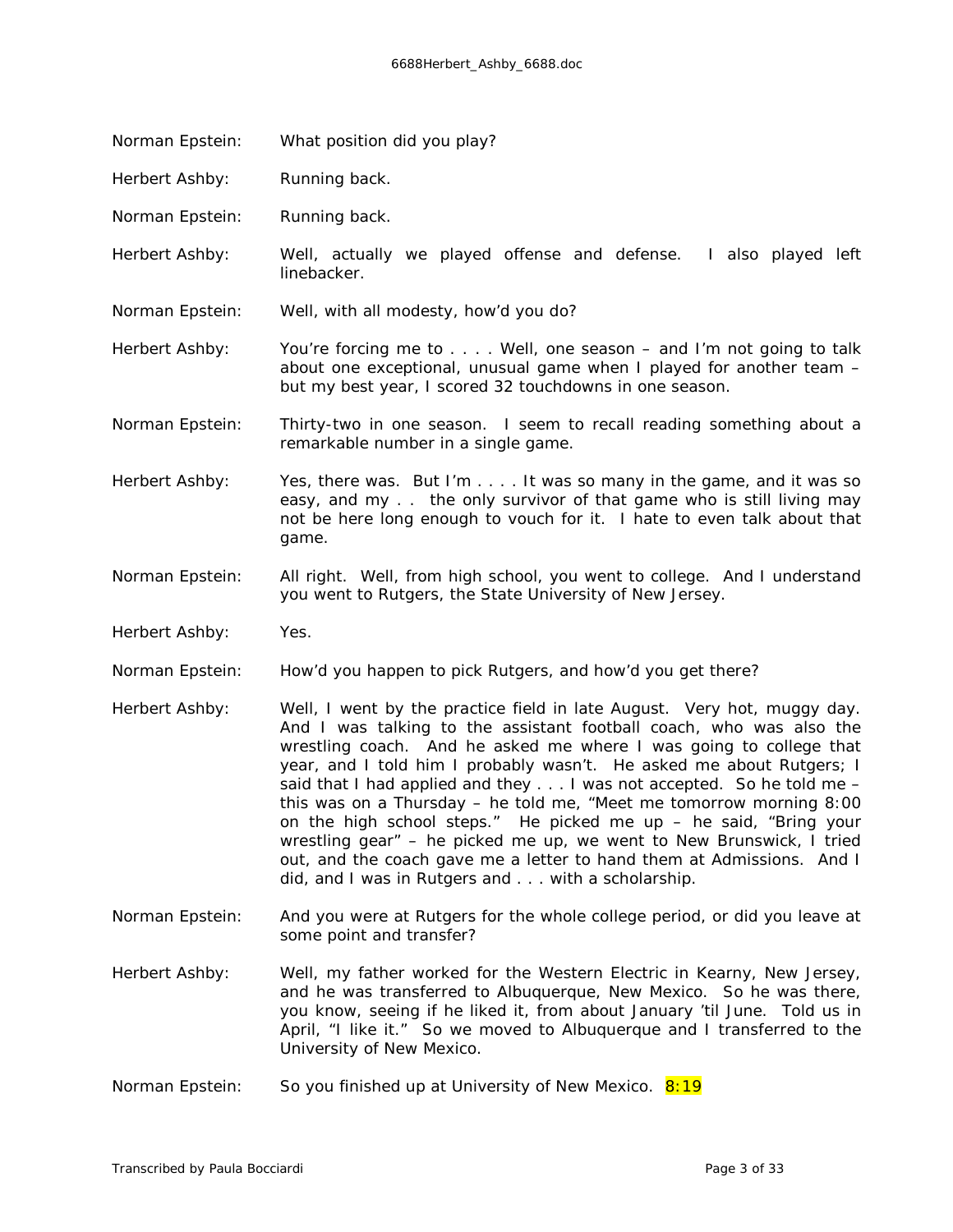Herbert Ashby: Yes, I did. Norman Epstein: Well, about that time in one's life, you have some heady decisions to make. You go to college, where are you going to go, what are you going to do. What did you do? Herbert Ashby: I decided to go to law school. Norman Epstein: The . . . . Just then and there, it came to you? Or what inspired you for law? Herbert Ashby: Well, actually, my entire life from the time I was two or three years old, my mother and father always talked about my being a lawyer. The relatives had gotten used to it. So when I was . . . when I graduated, and I was standing around wondering what I would do, I decided to go to law school. Norman Epstein: Anybody talk to you that had a role in that decision? Herbert Ashby: Other than the people I've already mentioned, I can't remember anybody. Norman Epstein: All right. Did you meet with the dean at some point before you went? Herbert Ashby: Well, that was when I got out of the army. I was drafted after the first year of law school. I . . . Three fraternity brothers and I decided to go to Alaska during the summer and make a fortune. Norman Epstein: Had the war started by that time? Herbert Ashby: Oh, yeah, the Korean War was on. So we drove to Alaska.... Norman Epstein: You drove to Alaska! Herbert Ashby: Up the ALCAN Highway, five flat tires, and we . . . it took about a week. And we got up there and worked during the summer. I fell out of touch with the draft board during that period of time. Apparently they had sent me several letters which I didn't respond to. Norman Epstein: Where was your draft board, in New Mexico or New Jersey? Herbert Ashby: No, unfortunately it was in New Jersey, and I was a freebie if they drafted me. They didn't have to get anybody out of the neighborhood. So when I got back from Alaska and I contacted them, they set me up for a physical, which I passed. And about a week later I was in Fort Bliss, Texas. Norman Epstein: Well, before we get to Texas, tell us about Alaska. What did you do there? Herbert Ashby: Well, when we first . . . We expected jobs to be very plentiful, and when we got there, we found out that they weren't. And we went to the local newspaper – I thought it would be a good idea, for some reason; it  $11:03$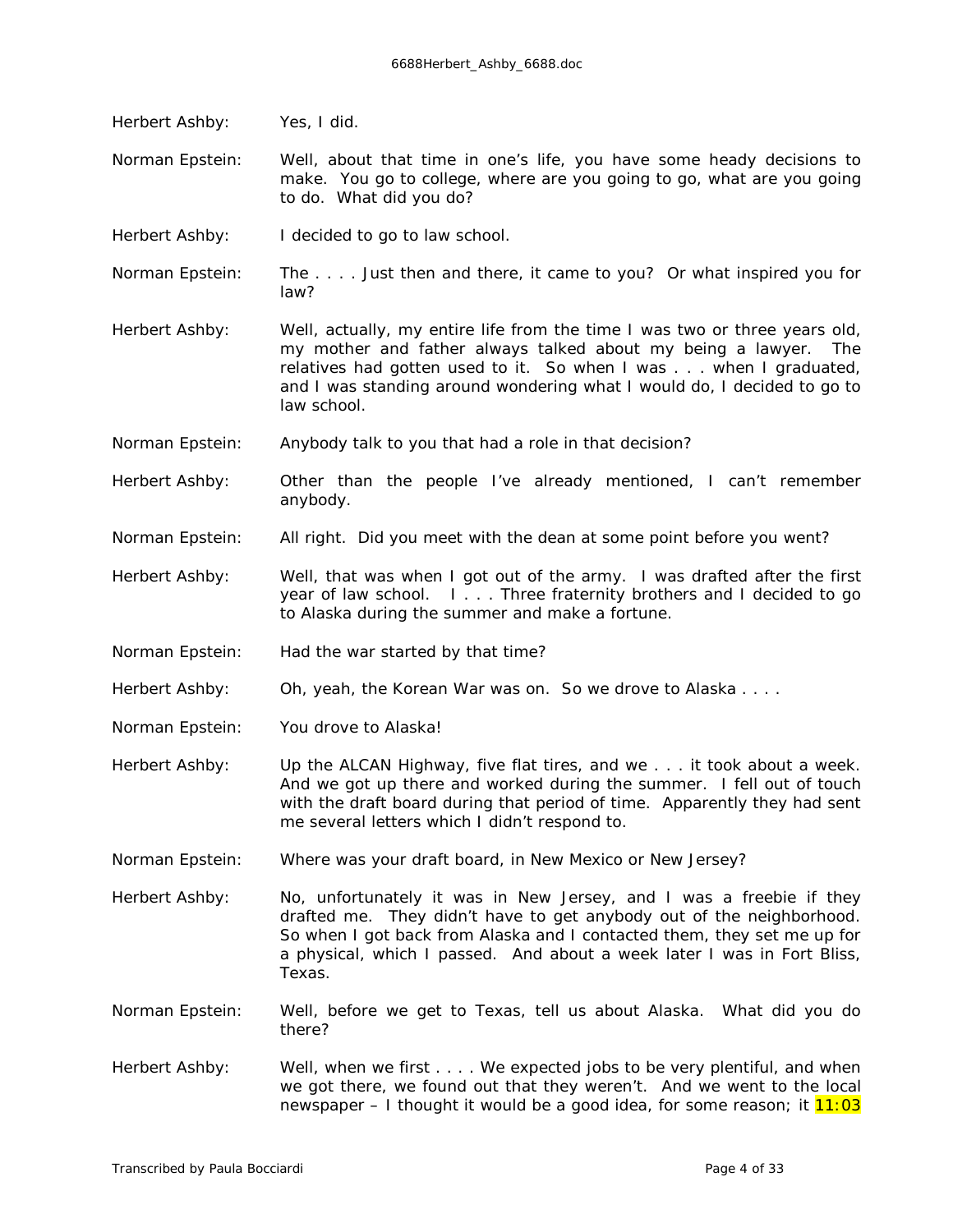wasn't – to maybe have a little article in the paper saying, "Four college kids from New Mexico here; give them a job." And when we talked to the editor, whose name was Jessen – it was *Jessen's Weekly* – he felt sorry for us and told us that there were 200 stories like that already. But he let us put our tent in his backyard, which was adjacent to the printing plant. And he said we could use the facilities at the printing plant.

Norman Epstein: Well, you got into firefighting at some point.

Herbert Ashby: Yeah. I had . . . I was working two other jobs: one from 8 to 5, and the other from 6 to 2. And I had met several other people there. My fraternity brothers were somewhere else; they got different jobs. And I got a call one day – I was directing this crane – and I got a phone call and I said, "I'll be back." And I took the call, and it was my friends saying they'd gotten a call from the ranger station, we're on to fight fires, they'd pick me up in three minutes. So they did . . . .

Norman Epstein: In three minutes!

Herbert Ashby: In three minutes. And we drove up to the ranger station, which was up. . . pretty high up on a mountaintop, and next thing I know we were in a pickup truck heading for a little airport.

- Norman Epstein: Had you had any training at all on fighting fires?
- Herbert Ashby: You know, we hadn't had, but I'm not too sure it's been a long time we might have led them to believe that we had some experience. But none of us did.
- Norman Epstein: Your friend must have led them to believe that. No doubt.
- Herbert Ashby: Nah, I think we all . . . if we did, we all led them to believe it.

Norman Epstein: So they took you to a plane, and then what?

Herbert Ashby: Well, they gave us parachutes, which we thought would be normal if you're getting in a plane. We didn't realize that they might be necessary. And we flew out, and I don't know where we were going, and after about half an hour, or an hour, something like that, we got to use the parachutes.

Norman Epstein: What'd they do, just tell you to jump out of the plane?

Herbert Ashby: They did. And I think I was third. There were four of us – four or five of us. Anyway, I was next to last. But after the other people jumped out, I had to go. And . . . . But I'd . . . . I was . . . . I had some training. I had seen war movies *[laughter from Justice Epstein]* and I knew that you counted three and yelled "Geronimo." And that's what I did.

Norman Epstein: And you pulled something?

Herbert Ashby: Pulled the ripcord and ...  $13:57$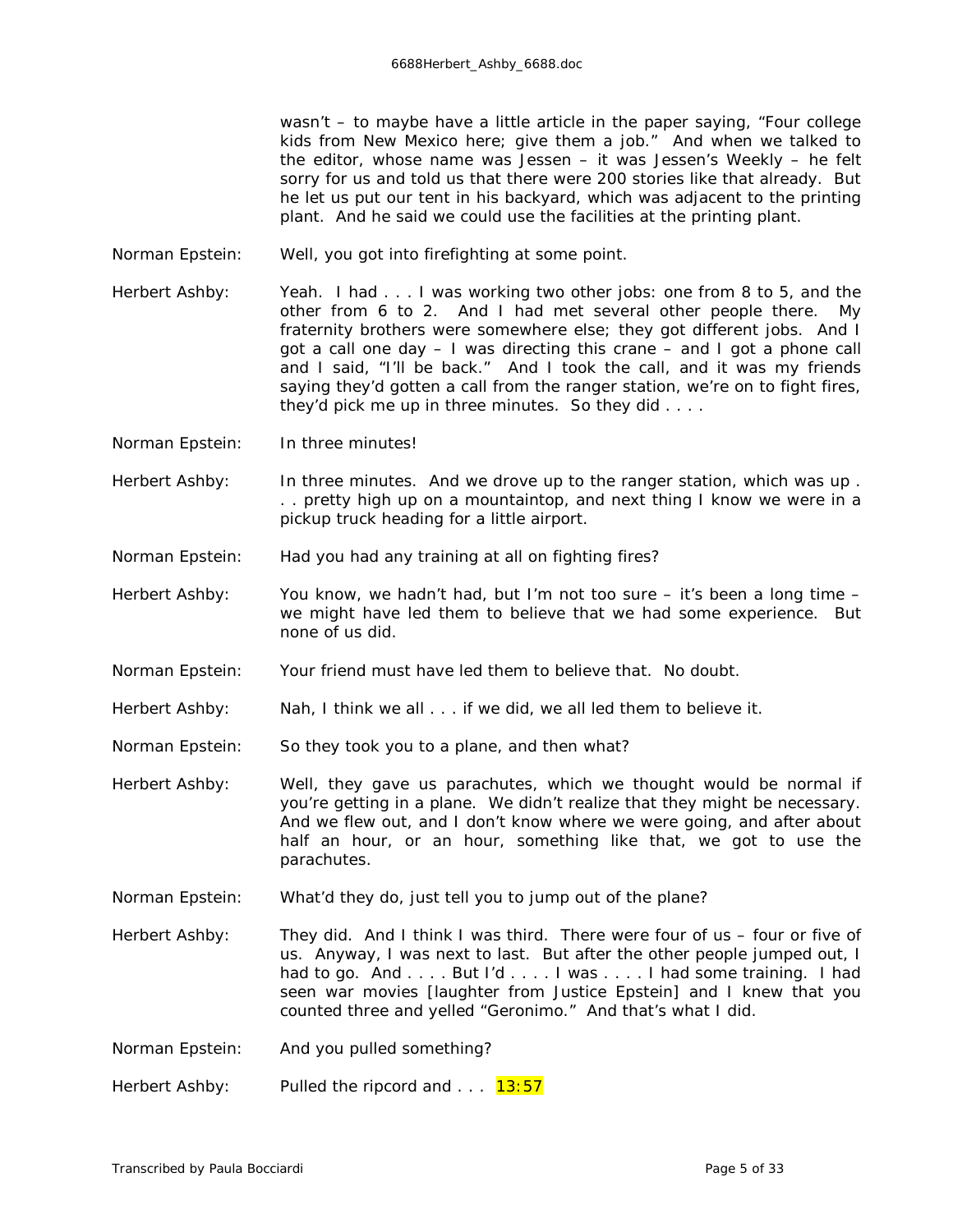Norman Epstein: And the chute opened.

Herbert Ashby: . . . . and it opened. And I expected it to open; I didn't know, then, that sometimes they don't open. But I expected it and it was a nice ride down.

- Norman Epstein: Ever do that again?
- Herbert Ashby: No, no. And I'm not going to.
- Norman Epstein: So you landed safely, and then what?
- Herbert Ashby: When we all got together, we pulled the chutes down, and flattened them out, and then we . . . they dropped equipment, and we had water. I think they were . . . I'd like to say 15 gallons, but they might have been 5. They were very heavy when you put water in them, and there was a stream – ice-cold water off a glacier – going by.
- Norman Epstein: And they gradually got lighter.
- Herbert Ashby: And we filled them up, and we . . . there was a little forest there that was on fire. We went in. And we had gone in maybe, I don't know, 50 yards, and all of a sudden there was this tremendous, just, like suction – just air went right up. And the fire just crossed over the treetops, and it made a swishing sound. And we realized that the whole thing was on fire now. So somebody yelled, "Run!" and we started running. And we finally . . . . We carried the cans for a while, but after about 15 yards we realized we're not getting out if we don't drop them. So we dropped them and got out. And it was daylight 24 hours a day, so we were sitting out there, resting up, wiping the soot off ourselves, and we didn't know if it was noon or midnight.
- Norman Epstein: Did you have any idea where you were?
- Herbert Ashby: No.
- Norman Epstein: What did you do?
- Herbert Ashby: Well, we had to stay until two weeks after the last smoke. And somebody knew where we were, because they dropped supplies. And they . . . . And, you know, we just . . . . And I remember, I was with this . . . . I was sitting next to a fellow named Blythe Ahlstrom, and there was really nothing we could do that was . . . . The fire was in the tundra, and it was . . . every once in a while it would flare up if there was a little wind, but otherwise it was just . . . it just was burning like, you know, like straw two feet thick. And he got up, and I said, "What are you doing? We can't put the fire out." He said, "When I get paid for eight hours, I work eight hours." So I had to get up with him, and we went out, we went along the edge of it, and hit it with the shovels and things like that. But . . . .

Norman Epstein: How'd you get out? 16:45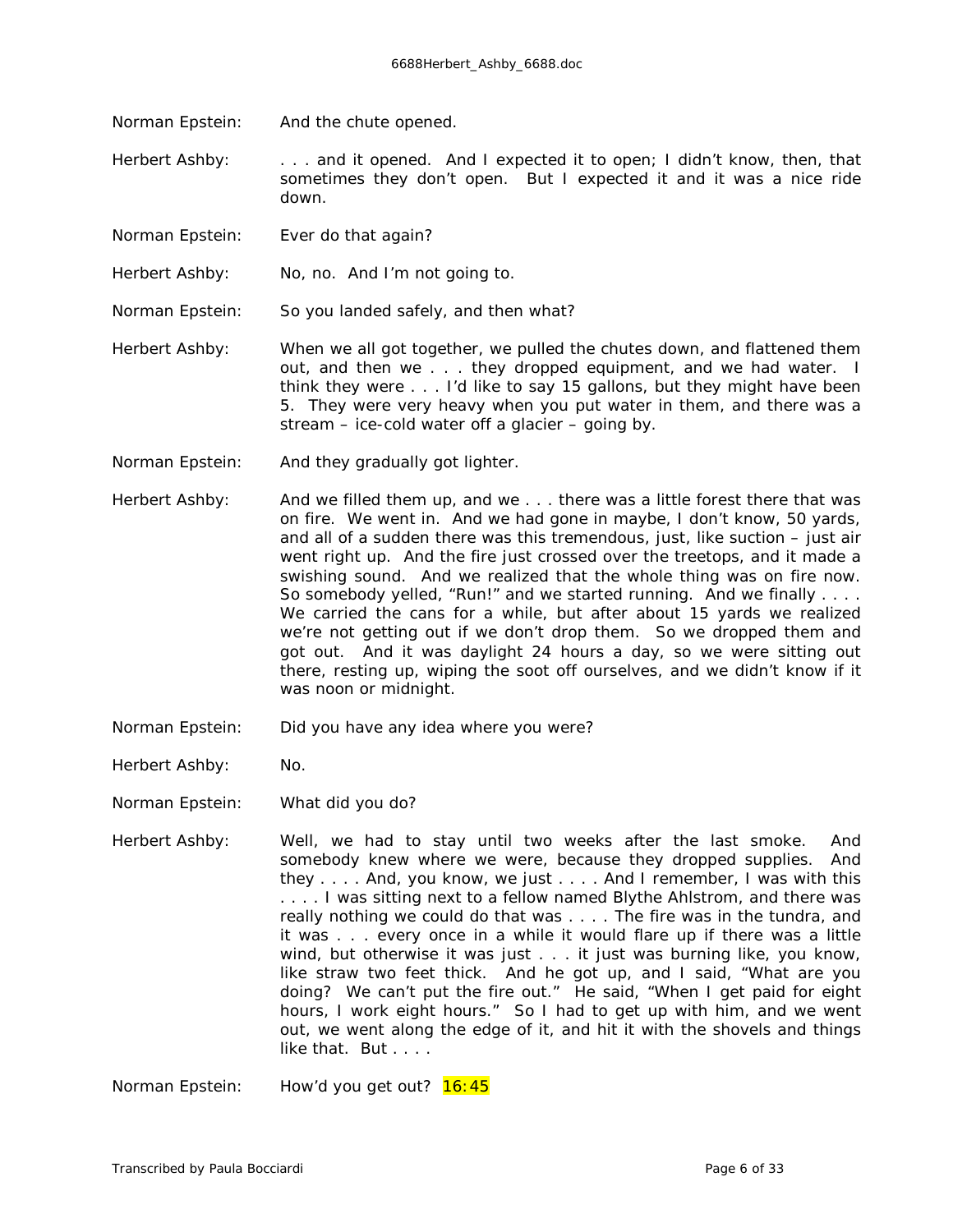- Herbert Ashby: Well, we had . . . We were there, you know, a couple of months. Maybe . . . .
- Norman Epstein: You were on the ground there . . .
- Herbert Ashby: Yes!
- Norman Epstein: . . . . for a couple of months?
- Herbert Ashby: Yeah!
- Norman Epstein: For jumping out of a plane.

Herbert Ashby: Right! It was just like . . . could have been six or seven weeks, I really don't remember now. And anyway, we hiked out to a place where they could land a plane. And they landed a plane, flew us to another place where we got in a pickup truck, and they took us back to Anchorage.

Norman Epstein: Did you have any means of communication during all that time?

- Herbert Ashby: No.
- Norman Epstein: Radio?
- Herbert Ashby: Nothing.
- Norman Epstein: Nothing.
- Herbert Ashby: No.
- Norman Epstein: So you just walked yourself out of the forest and found a flat place and they found you.
- Herbert Ashby: Right. And the .... Blythe Ahlstrom and Ross Allen, who were with me, they were Eagle Scouts. So they were able to . . . . They were from Utah. They really knew how to build things. So they built us a pretty nice place to live during the time we were there. So we weren't just living in tents the whole time.
- Norman Epstein: Was that the end of your firefighting career?
- Herbert Ashby: Yes, it was.
- Norman Epstein: What'd you do next?
- Herbert Ashby: Well, we had to go in and get our checks from the jobs that we'd been on. We had worked at Eielson . . . . We were working at Eielson Air Force Base. So we had to survive a hostile personnel lady who told us that they would never hire anybody who was a college . . . was from college again, because we had left and, you know, just abandoned the jobs like that. She also didn't want to give us our checks. And I'm not even sure we even came back for them. I mean, we took quite a tongue-lashing. 18:47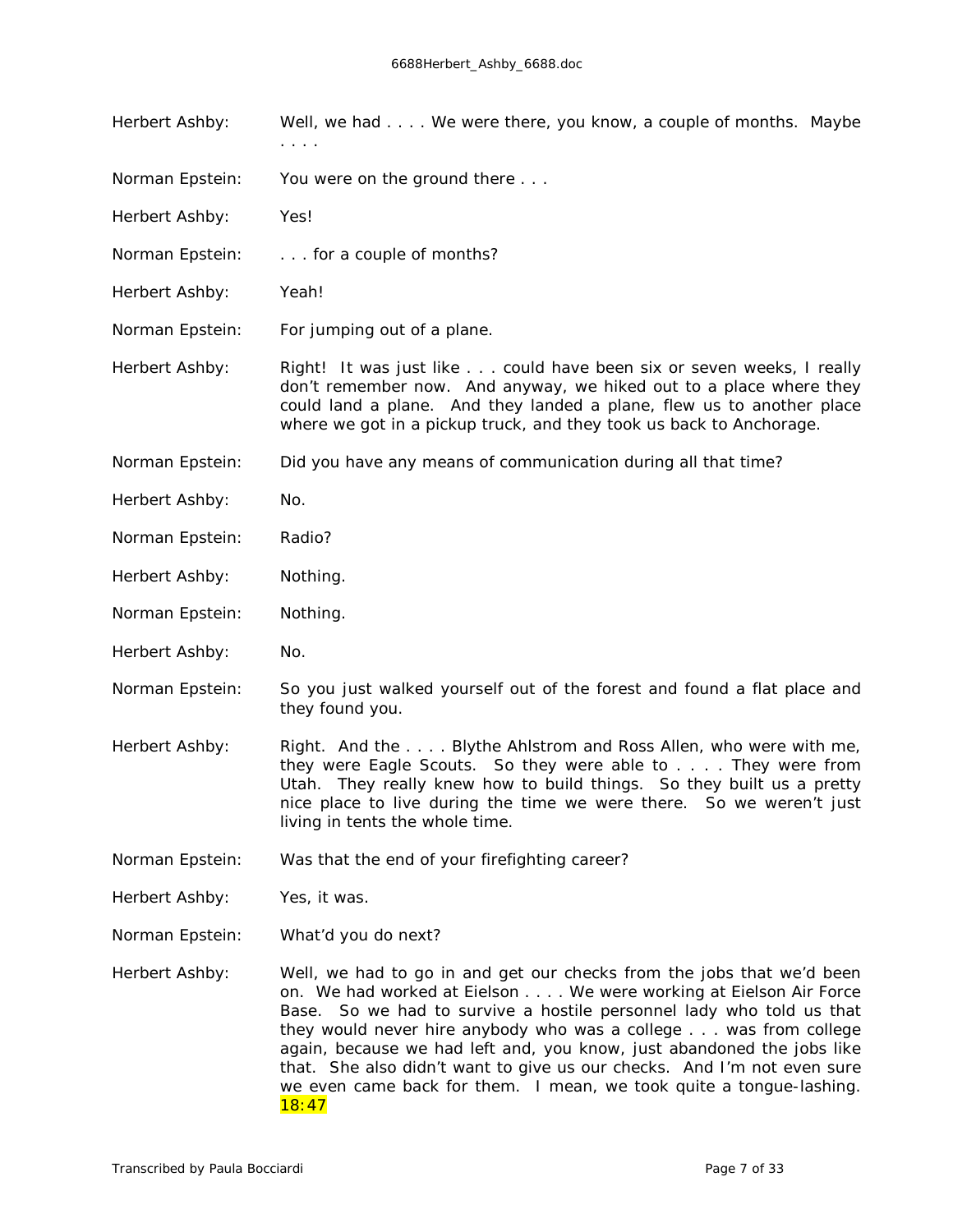Norman Epstein: Time to leave.

Herbert Ashby: Which, you know . . . . And it was hard to dispute what she was saying.

- Norman Epstein: Well, after that, somehow you found yourself in the army. Tell us about that. How did that happen?
- Herbert Ashby: Well, when I got back, as I said, I had these letters, and I contacted the draft board, and they were waiting for me. So they set me up for a physical, and I took it and passed it. And they drafted me and sent me to Fort Bliss.
- Norman Epstein: And after Fort Bliss, where'd you go?

Herbert Ashby: Well, after Fort Bliss I went to Fort Leonard Wood in Missouri.

- Norman Epstein: Is that a specialized school . . . program?
- Herbert Ashby: The school that I was going to was specialized. They have all different specialties, but I was – apparently because of my test scores – was sent to tractor-scraper training school so I could be a heavy equipment operator.
- Norman Epstein: And how long did that last?
- Herbert Ashby: Well, when I got there, they reviewed our records, and the company commander apparently picked me to be the platoon guide. So I was told to report to the orderly room. I did, they gave me an armband with sergeant's stripes on it, and put me in charge of the platoon.
- Norman Epstein: So you had stripes. How long had you been in the army when this happened?
- Herbert Ashby: I'd been two months at Fort Bliss. But these . . . this was *acting*. This . . . . These are not stripes that really mean much. I mean, a PFC outranked me. But, you know, we were working from . . . . You know, you get up at 6 in the morning and you go to the mess hall, you're in formation, you're out in the field, you're driving heavy equipment or learning how to drive it, then you're maintaining it, you come back, you . . . everyone falls out, you go down to the barracks, you wash your hands, you go to the mess hall, you come back, you might write a letter. You're so tired that basically there isn't much else to do.
- Norman Epstein: Well, now that you've learned your craft as a tractor operator, where'd they send you next?
- Herbert Ashby: Well, then they thought that they probably could use me in Korea. So I was sent to Fort Lewis, Washington, and within a week to 10 days we were on a ship heading for. . . I think it was either . . . I think it was Inchon.  $21:41$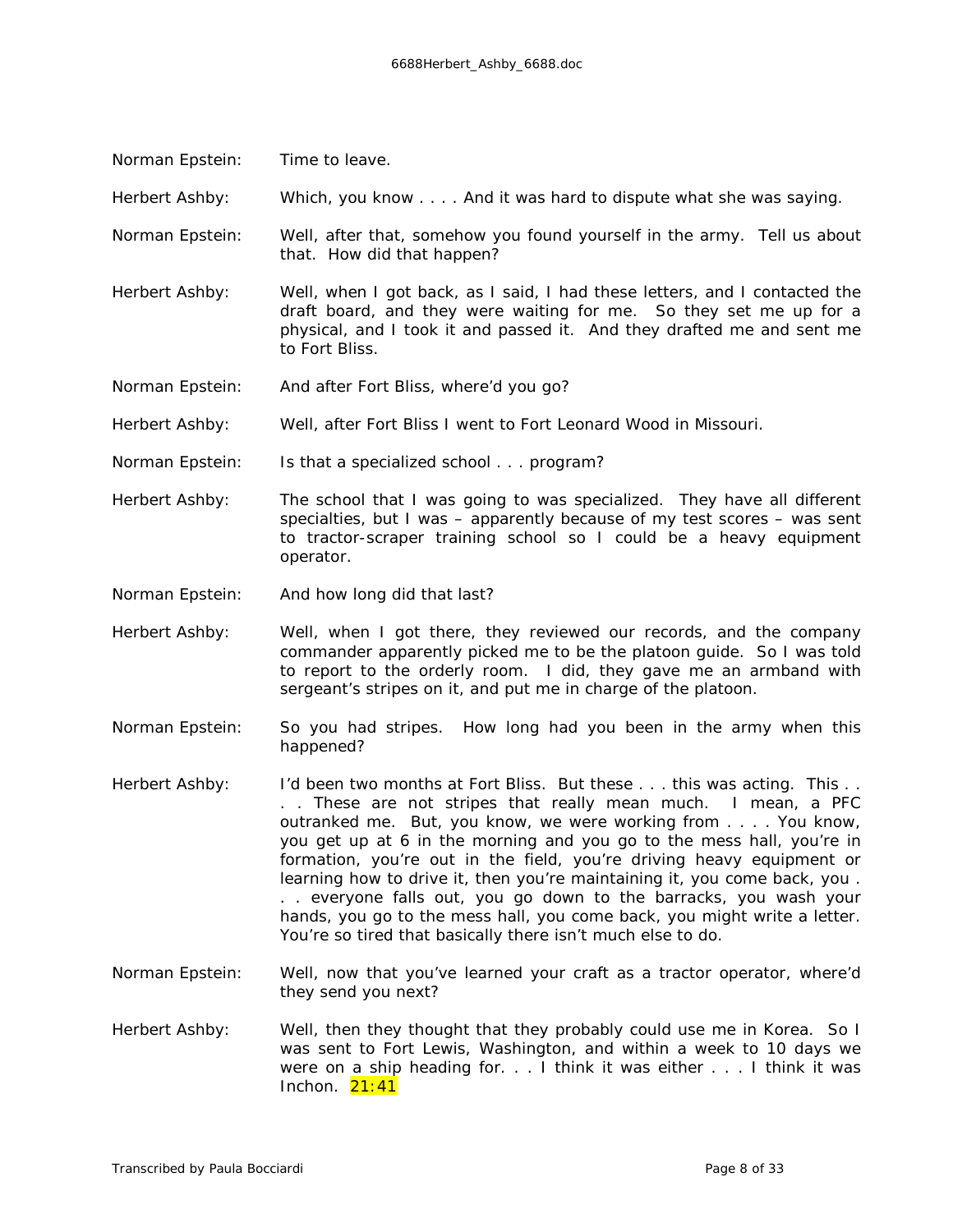Norman Epstein: And how long were you in Korea?

Herbert Ashby: Sixteen months.

Norman Epstein: And . . . . Sixteen months. Well, did you operate a tractor while you were there?

Herbert Ashby: *[chuckles]* I never saw a tractor anyplace.

Norman Epstein: You never saw another tractor.

Herbert Ashby: Never saw it.

Norman Epstein: What'd you do?

- Herbert Ashby: Well, they pulled me out at group headquarters first, and so I was there for about a month or so. And I was . . . . Actually, I was offered a job teaching Korean businessmen English. And I actually *did* that for about two weeks, but then I was sent to a company. And I think it was the 630th Ordnance Company. But it was north, up near the . . . . They said it was 15 miles south of the 38th parallel, but, you know, the country, you're going through rice paddies, you're going through, you know, flatland. We really didn't know where we were. But that's what they said. So I was there the rest of my time. We had four Quonset huts, and the rest were tents. So we were in tents most of the time.
- Norman Epstein: And what was your assignment while you were there? What were you doing?
- Herbert Ashby: Well, I started out, I was Troop Information and Education NCO. And then Training. And then I was put in charge of . . . . Somebody rotated in and they put me in charge of the Korean laborers. We had a laboring force of 450.
- Norman Epstein: You're in charge of 450 people.
- Herbert Ashby: Korean laborers. And gradually what happens when you're, you know, anybody who's been in the army, if you have some education and you can write well and things like that, you end up in the . . . getting all kinds of other assignments. You know, they just give you projects. So I had a lot of projects.
- Norman Epstein: Well, I gather that the conditions there particularly the weather were kind of harsh. Is there anything that you took out of that that you . . . that helped guide you later on?
- Herbert Ashby: Well, I think the main thing I got was an appreciation of freedom. The appreciation that you could get up and go out, get in your car and drive someplace. That you could eat what you want. You could . . . . And the other thing, I think, was having a shower and all of the things that when you're in the States, you don't think about. And personally I liked my tour in Korea. I mean, I didn't . . . . I . . . . We had a lot of good guys in my company. It was good experience; it was the first real job I'd  $24:52$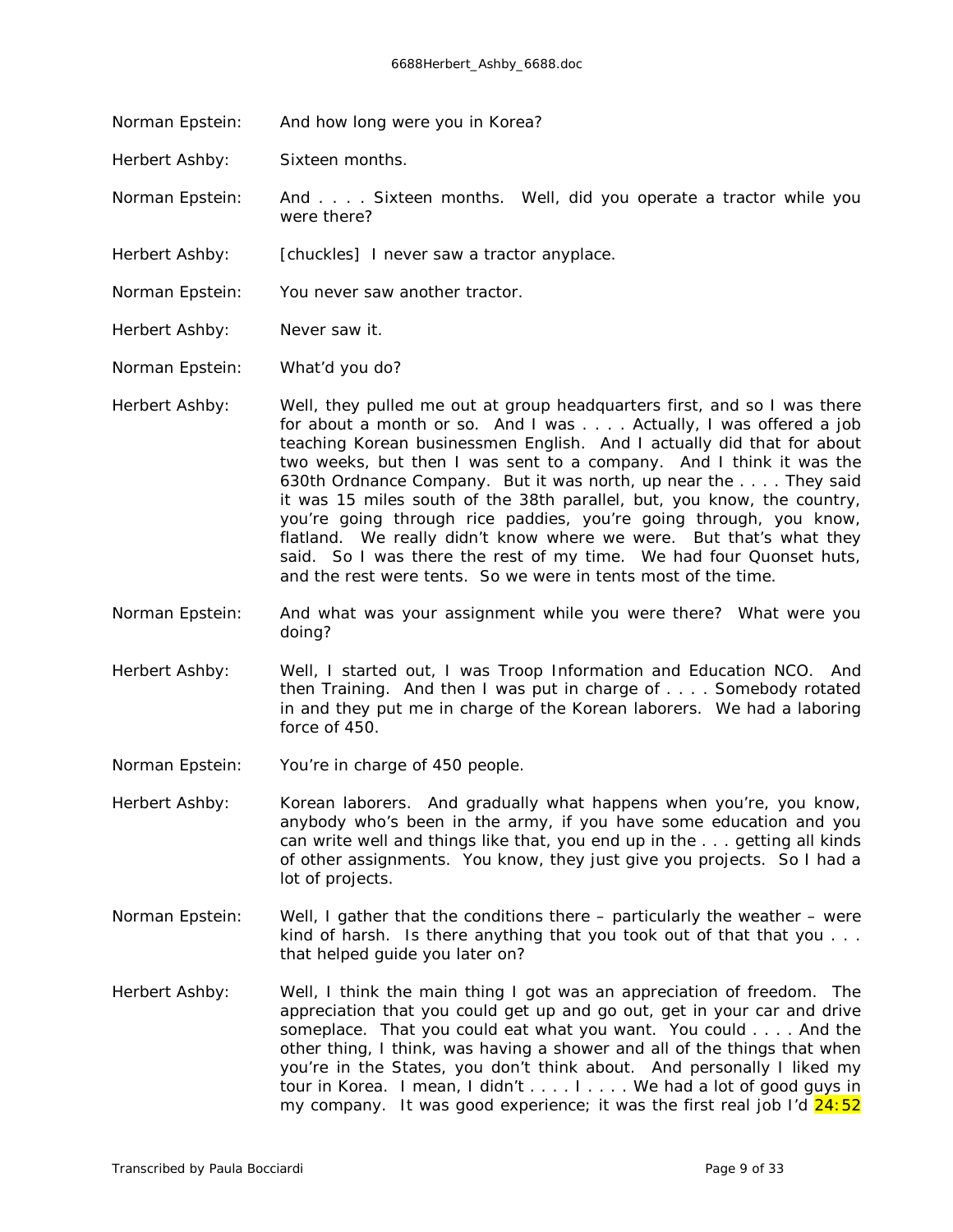ever had. And I was in charge of enough people where I really had to think about it and know what I was doing. I did find out, though, when we were transferred to a . . . . We took over another company; we went south; we were put in charge of another company. And I replaced a sergeant who spent all . . . the rumor was he spent all his time in the village. There was a village there. And in going through the ....

Norman Epstein: That sounds like a euphemism. "Village."

Herbert Ashby: Well, no, I mean, it was really . . . That's what they said, it was a village.

- Norman Epstein: Okay.
- Herbert Ashby: But anyway, I went through the records and I could see that there were disparities. And I realized that out of the over 400 that we were supposed to have, we had about . . . less than 300 people. And the money was going somewhere. And it became apparent to me that there was a problem, because there was a person who was supposed to be the head of the Korean group, and he was . . . but he was a college professor, and I hadn't even met him yet. So when some of the people realized that I had, you know, I had quickly noticed this, I think they decided to put some pressure on me, because at that time if there was an ammunition car on the tracks, there was a demerge charge of . . . . And I don't remember what it was, but I think it was something like 5,000 a day. It was a large number. And this was four or five cars. And you had to get them off fast or you would have to start paying this money.

So I was called down to  $-$  and it was right around noontime  $-1$  was called down to the railroad siding, and when I got there, the people were up on a flatcar. I climbed up on a flatcar and they told me that everybody was on strike! And I looked over and I saw all of these workers, and they were all crouched, you know, squatting. And I realized that this was a pressure move to, you know, to put me in a position where I would have to go along with them. So I told them to tell them they were all fired. And they announced it, and it was just pandemonium. And I told them also to tell them that I'd be rehiring – that I was going to start hiring again at one o'clock. It was about a quarter to twelve. We had brought about  $50 -$  or we didn't bring them, but they came  $-50$  workers from the other company, including the head worker, a fellow named Lee. And when we . . . after lunch, I went back to the office and the first thing I did was put Lee and his 50 people on the payroll. And then we had the other people and we hired them and sent them out to their assignments. And we . . . . The other people, who had been taking the money, left, you know, and you never knew where anybody went. They just disappeared. So I was able to then, with the money – since we now *had* the money – change a few things. And what I did is I had . . . I set up a training period for Saturdays, and we trained them in English and, you know, our propaganda, the TI&E stuff. And also, the professor who really didn't know anything about running anything, I changed his position and had him translate the *Picatinny Arsenal Manual*, which is about a foot thick, and it's all about ammunition. And he translated it and he gave  $29:00$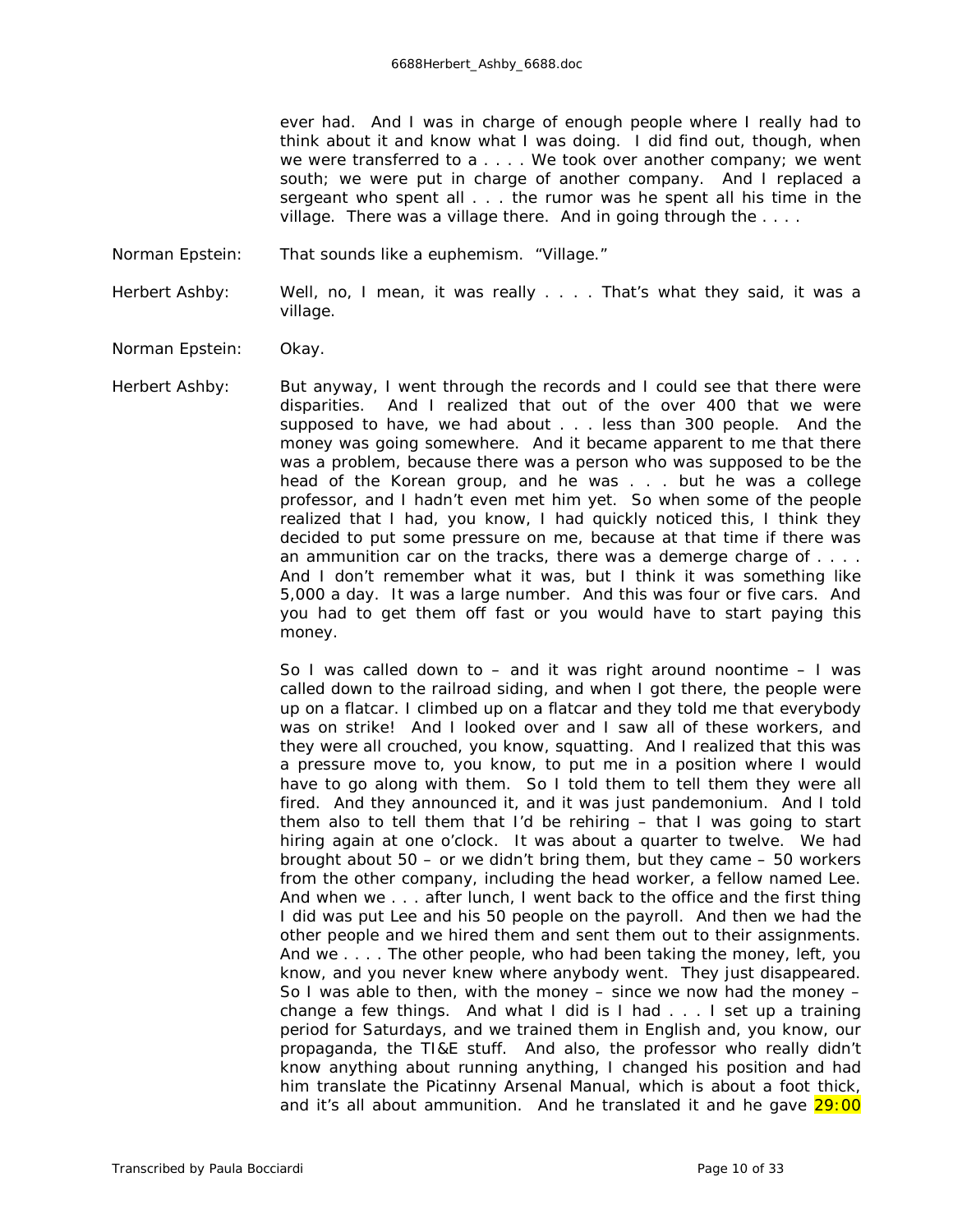courses on Saturday. And got armbands for the people in charge of the various little jobs that we had there. And we had a very nice operation.

Norman Epstein: The . . . . I gather about that time your tour of duty came to an end . . .

Herbert Ashby: Yes.

Norman Epstein: . . . . and you're back in the States. Had you finished college at that point? Undergraduate?

Herbert Ashby: Yes. But there's something interesting happened on the ship. When I got on the ship. I was a PFC. We didn't get . . . . You know, the rank would start up the group and it would come through, and by the time it got to some of the companies, especially if you had a new company commander – and we had three of them – you didn't get a lot. So we were . . . . So I was a PFC.

> And when I got on the ship, we had . . . they took 11 of us and put us on what they called ration breakdown, where you go down to the hold and you pick up the rations and you bring them up to the mess hall. And everybody else was a sergeant except one other soldier. He was a corporal who'd been busted from sergeant. And in the beginning, you know, I realized these guys aren't doing anything. You know, I was picking up the boxes and they were just waiting around, and so finally I just started . . . I took it all. So I was doing about 75 percent of the work. And I *wanted* to, because I wanted to get back in condition. I thought the exercise and the lifting would be good. And I guess about . . . must have been about five days later, one of them – we were on a break – and one of the other soldiers, a sergeant, pulled out a chess board, and he asked if anybody could play chess. And I said, "I can play." And he said, "Anybody else?" But he played me. And I . . . . You know, I had no problem with him and the chess. So finally he said, "You know, you're a lot different from what I thought." And I asked why, and he said, "Because . . . ." And he didn't want to say, "Because you're stupid; you were doing all the work." But he fumbled around on it. And I said, "Well," I said, "When I do something, I like to be the best at it." And I know they all realized they were looking down on *me,* but I was really looking down on *them*. So later in the day more of them pitched in, and within two days everybody but the corporal was working. And we were . . . . Everything got a lot easier. We formed a line, we'd pass things down the line, and we had . . . we became very close friends. And when we got to Seattle, we exchanged phone numbers and . . . well, not phone numbers, but addresses and promised to write and to . . . . But, you know, only a couple of them did.

- Norman Epstein: Mm hmm. Now, at this point you're back in the States, and you had finished your undergraduate, or not yet?
- Herbert Ashby: No, I'd finished.
- Norman Epstein: Ckay. Well, tell me about law school, then. 32:19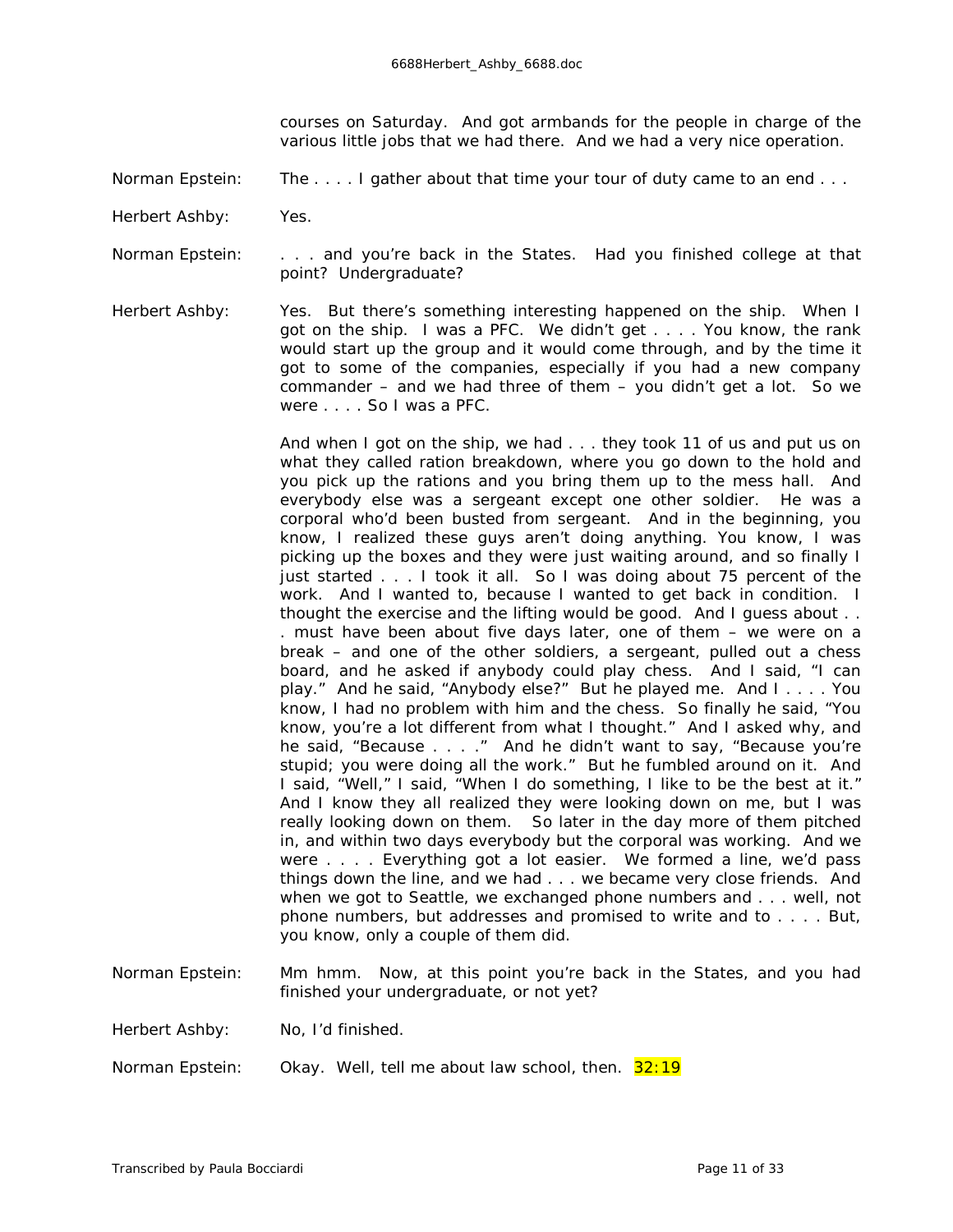- Herbert Ashby: Well, I was considering going to law school. I'd also applied to UCLA. I thought I might study philosophy. And my mother was very upset with that. She was telling me you can't make a living . . .
- Norman Epstein: Right.
- Herbert Ashby: . . . . . all that. And so I got an acceptance from the law school, but I didn't get any reply from UCLA at all. Somebody suggested to me a couple of years ago that I did get a reply and my mother intercepted it *[laughing],*  which I think is probably exactly what happened. I should have at least gotten a rejection, but I didn't. And anyway, I went over to the law school and I was standing around . . . .
- Norman Epstein: Now, this is in Albuquerque?
- Herbert Ashby: Yeah. And it was, you know, before school started, and I was looking at the bulletin board. And the secretary came out and asked me my name. And when I told her, she said, "Oh! The Dean wants to talk to you!" and she rushed me in to see the Dean. And anyway, I talked to him, and he welcomed me, and I didn't want to tell him that I hadn't decided, really, to go yet. But I decided, and he never knew that, you know, I hadn't been committed right from the beginning.
- Norman Epstein: So you were at the University of New Mexico Law School for, what, a year?
- Herbert Ashby: Yes.
- Norman Epstein: And then you went to California.
- Herbert Ashby: Right.
- Norman Epstein: How did that happen?
- Herbert Ashby: Well, I got . . . met a young lady from Montana, and she wanted to go to California some day. So did I. So we were married on a Saturday; Monday we got in a car and loaded it down with what we had and drove to California. Drove up to San Francisco, and I remember the first thing that happened. My bumper was about two inches off the road. I went up one of these hills, and the moron in front of me didn't pull all the way up to the line, so I was kind of hanging on it, and my car didn't have enough power to make it. So a policeman came along and he helped me back all the way back down this whole block. And then we drove away. We . . . . She was a teacher, so we went over to the Superintendent of Schools' office
- Norman Epstein: Now, this is in San Francisco.
- Herbert Ashby: Yes. She went in, and I quess it was about 1:30. She went in. I got a newspaper and started looking for apartments for rent – furnished apartments. And about 45 minutes later, she came out. She looked dazed. She had gotten a job, and she was starting the next week at an elementary school on Harrison Street. And we .... Meanwhile, I 35:21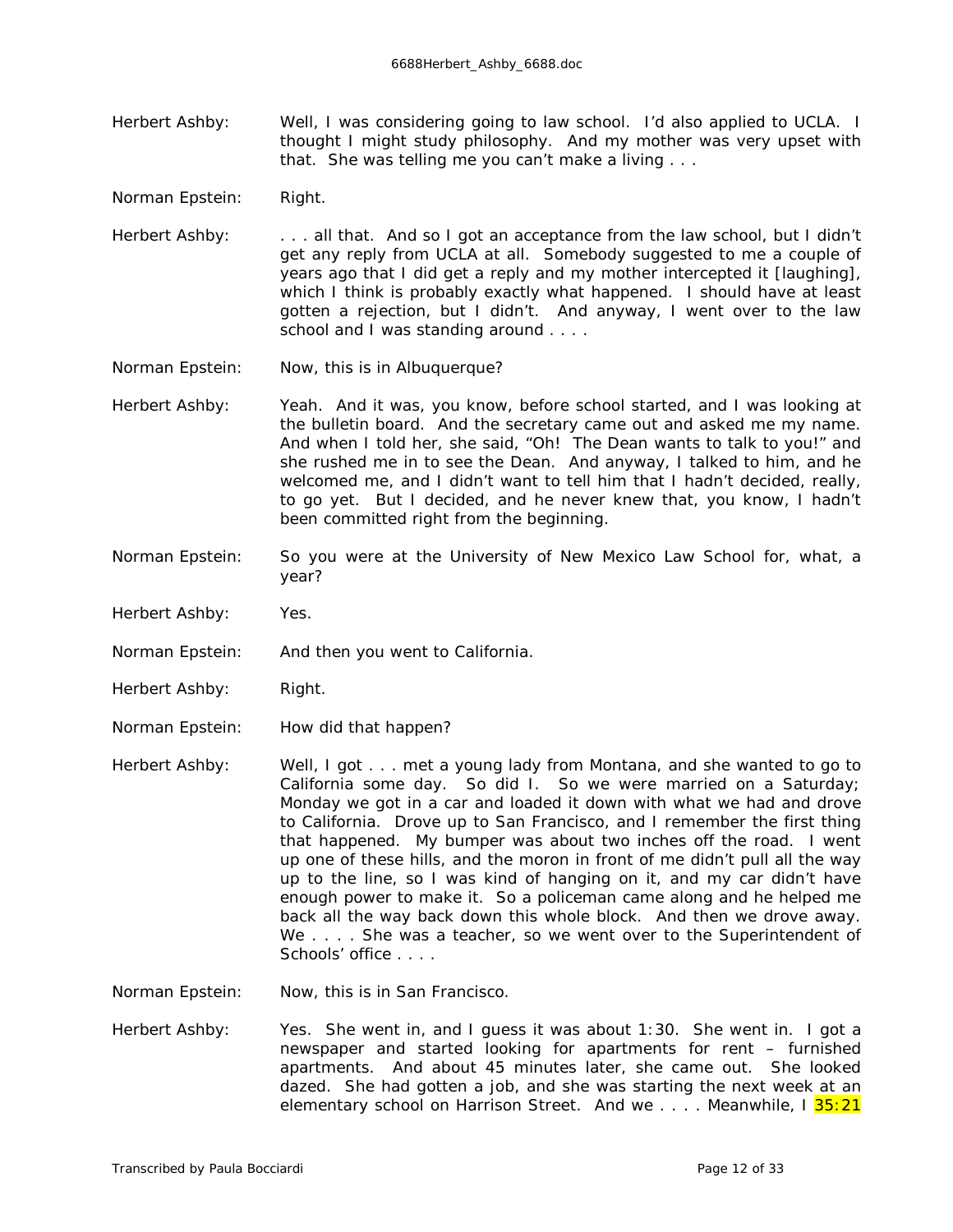had found a couple of apartments to look at. And it was . . . . It's not like that today. I mean, we didn't have any references, we didn't have first and last, we didn't have a security deposit. And we rented an apartment overlooking Golden Gate Park; it was right across the street.

Norman Epstein: Well, in the meantime you had to finish law school. So what'd you do?

Herbert Ashby: Well, I . . . . It started about, I think, in maybe 10 days. So I went up there, and it was interesting, because we went to . . . .

Norman Epstein: Now, this is USF.

Herbert Ashby: USF. We went to the mixer the night before classes started, or, you know, the week . . . maybe it was a Saturday. I don't know. I think it was during the week. But anyway, we went to it and we sat around for maybe half an hour; we didn't know anybody. So we went . . . we left and went to a movie. And came back and then I started law school.

Norman Epstein: And, let's see, so you finished . . . you did your two years finishing law school at USF.

- Herbert Ashby: Yes.
- Norman Epstein: Now, you held a student body office, I read somewhere, while you were there. What was that?
- Herbert Ashby: Well, I was . . . . Yeah, I was student body president. But what happened was, you know, at every school you have the "in group" and the "out group." So people from the out group  $-$  and I was the personification of the out group, being a transfer student – you know, we're talking about the fact that you never knew what was happening and there was some kind of pre-meeting meetings, and you know, the kind of complaining you hear. So nobody wanted . . . everyone wanted someone to run, but nobody wanted to do it. So I . . . . They wanted me to do it, I said okay. So . . . .

Norman Epstein: Did you have any opposition?

Herbert Ashby: Yes. I had formidable opposition. But what happened is that there was. . . . It was a night school and the day school, so in the green-and-gold room, which is the cafeteria and meeting room, they had a social hour where the candidates would have an opportunity to talk and, you know, give a campaign speech. And you really had to be there. So I was there. Having a last name that starts with "A," I'm very well aware that a lot of people want you to do things alphabetically. I did *not* want to be the first speaker, so I avoided the chairman and was unavailable to him. So he lined up the speakers, and they were alphabetical. And there were four offices, and there were probably nine or ten speakers. So I reported in right near the end and was the last speaker. And I told them, you know, I'd make it very brief. Somebody before me . . . . I was very lucky, because somebody in the middle, there, got up and said he was president of the first grade, he was president of the second grade, he was also president in the fourth grade. He went on and on. He was  $38:55$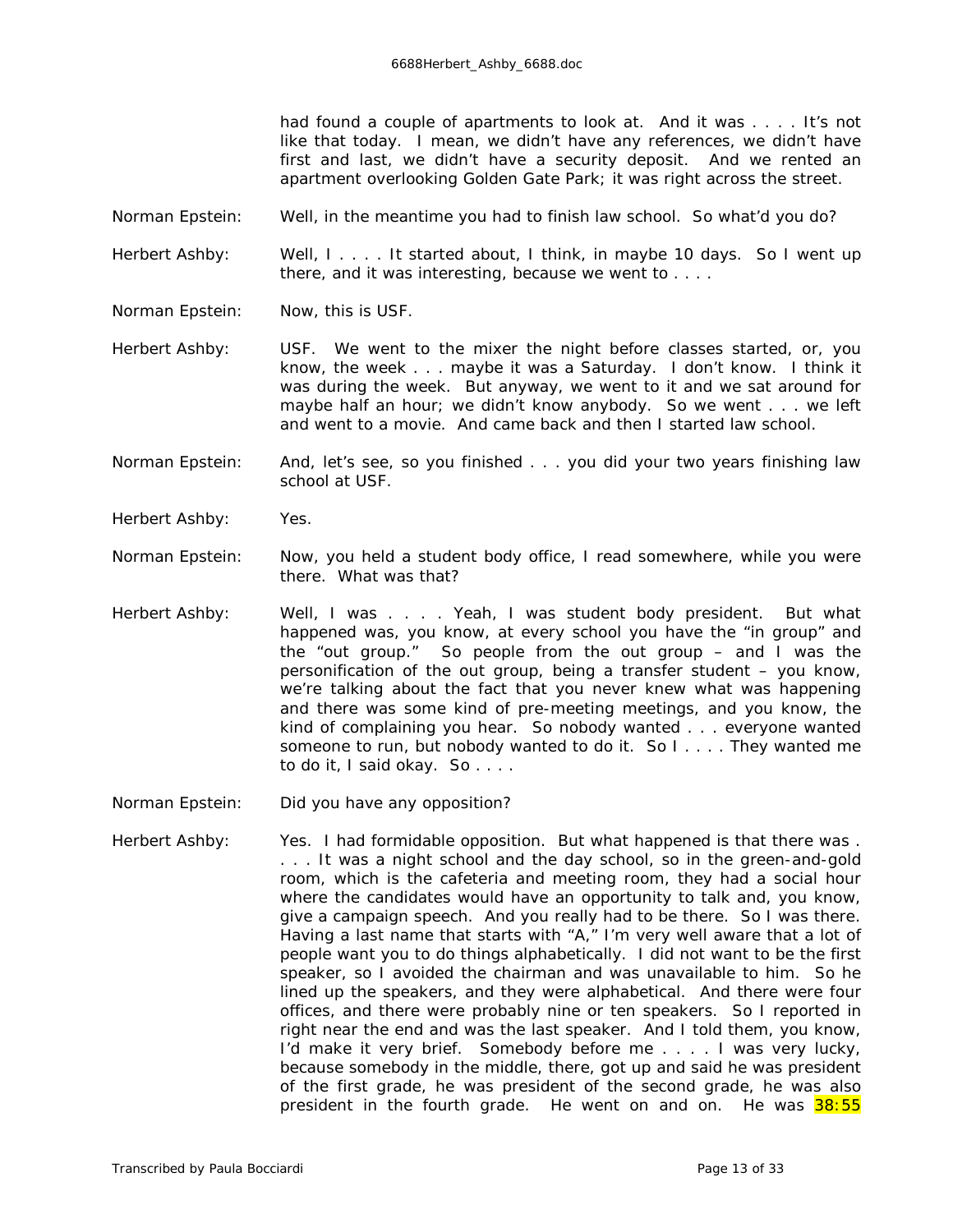commissioner of this and, you know, just very impressive background of leadership. And I told them that I wasn't president of the first grade, I wasn't president of the second grade, I wasn't even commissioner, I had held leadership positions but I wasn't running so that I could stand up next year and say I was president of the student body. That I considered the office to be a trust, not a trophy. And I said, "If you elect me, classes won't get easier, you're not guaranteed to pass the Bar, you're not necessarily going to have a good career." I said, "Look. What I *can* promise you is you'll have equal representation; you'll be as good as anybody else. And I hope you vote for me." And I won in a landslide.

- Norman Epstein: The . . . . So after that you sat for the California Bar?
- Herbert Ashby: Yes.
- Norman Epstein: And which you passed. You graduated, I know, with honors at the law school. And then you were back in Albuquerque. What happened then?
- Herbert Ashby: Well, I.... It was .... I think it was the holidays. I think it was around Christmastime. We'd just gotten the Bar results, and drove back to visit my family in Albuquerque. And we decided to go up to Santa Fe. So my wife and my parents were going to go shopping, and I was going to go over to the Supreme Court and visit a friend of mine who had been in law school with me, you know, when I was in New Mexico. And I was going to meet them at the La Fonda Hotel. So I went in and I was talking to him, and he said, "I'm going to introduce you to the judge." It was Judge . . . Justice James B. McGhee, who was the Chief Justice. You know, and I talked to him, and he asked me questions, and then I went out and John – this fellow's name was John Isaacs – he talked to him some more. And finally, you know, after I visited there maybe 40 minutes, 45 minutes, John came out and said, "Okay, you got the job."
- Norman Epstein: So you were then a law clerk to the Chief Justice of New Mexico.
- Herbert Ashby: Yes.
- Norman Epstein: Were you the only clerk, or did he have others?
- Herbert Ashby: No, no, I was the only one.
- Norman Epstein: You were the only one. Right out of law school, the only clerk to the Chief Justice of the state. And I think you told me that was an annual position.
- Herbert Ashby: Yes. Yes, it was.
- Norman Epstein: So you did that for a year. Any particular recollection you have from your experiences clerking for the Chief Justice?
- Herbert Ashby: I think the main thing that impressed me is I really didn't know where I wanted to go as a lawyer. I wasn't really sure I even was going to practice law. But after I read a few transcripts, and I read the briefs, I started looking at it differently because I could see that these were  $42:15$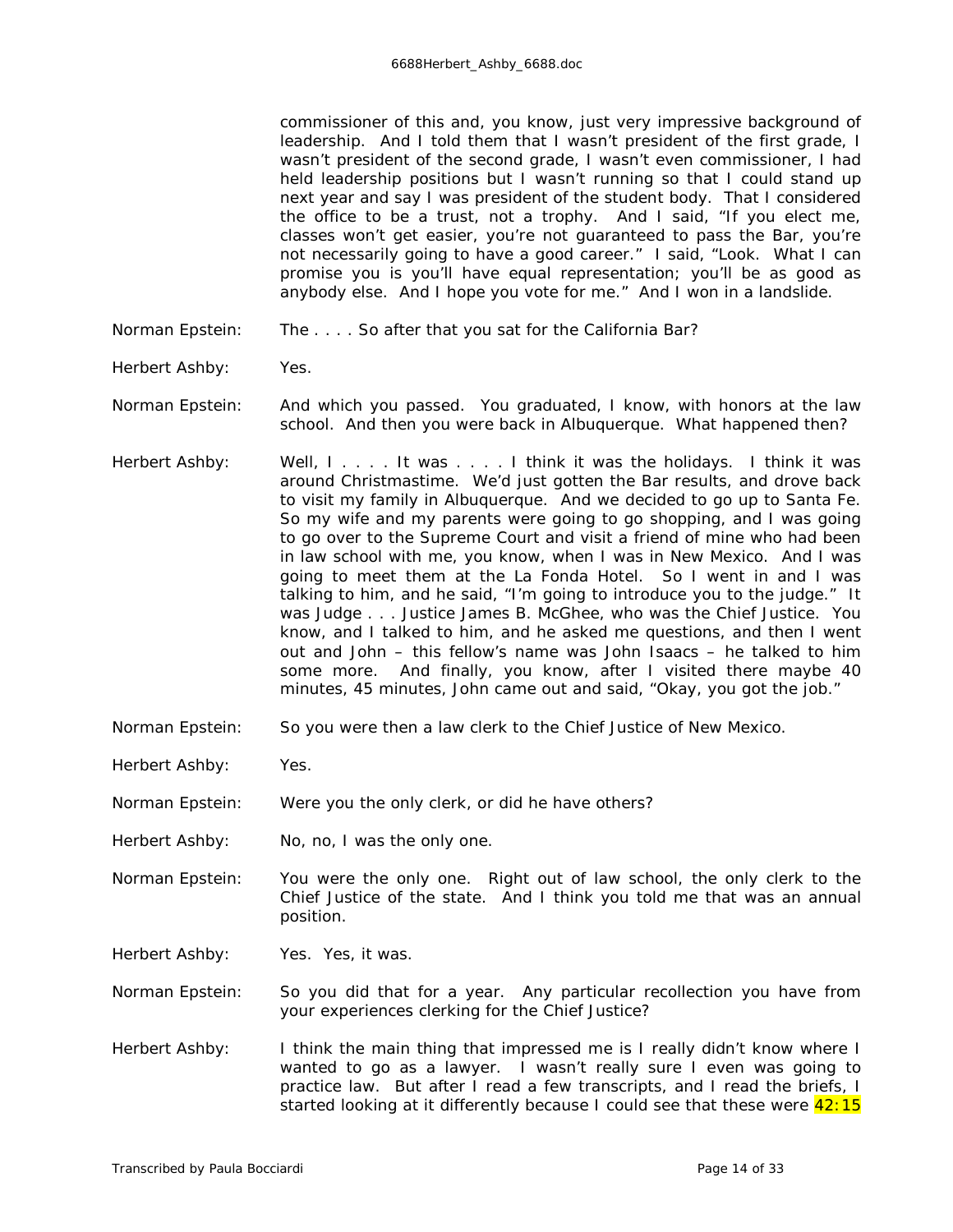real-live problems that people had. And looking at the way the trials went, I thought I could do better than that. So I decided that I was going to go into a law firm.

Now, Justice McGhee was from Roswell, and Roswell is a big oil-and-gas center. And somebody he knew – maybe from his former firm, I don't know – came in and interviewed me at the court and offered me a job at the end of the year, and . . . with the promise that in two years I could be a partner. And it was one of the bigger firms, but that doesn't make it a giant firm, you know, in Los Angeles standards. But I thought about it and you'd be reading abstracts – property abstracts – and you'd be reading the . . . you know, hanging around oil fields, and I just felt that to be really be a lawyer you had to be in trial. So I turned it down. I'll get to that a little later. I turned it down and I . . . we headed back for California.

- Norman Epstein: So you and your wife got back in the old Ford with the bad bumper and drove back to California.
- Herbert Ashby: That's right.
- Norman Epstein: And I know you were in Salinas in private practice at that point.
- Herbert Ashby: You know, it was interesting in Salinas, because I... there was an attorney – he was also the city attorney – who needed somebody to work with him on a case. So a friend of mine from USF Law School mentioned that to me. So I went in and talked to this fellow, and he was very anxious to hire me to work on this case. And it was . . . . I don't remember the name of it, but it involved lettuce mosaic. A seed company had sold seeds and the crop was covered with lettuce mosaic. And it was . . . . The case had come from a Los Angeles law firm. So anyway, I worked on it, wrote up the briefs, and everything. And they went down to L.A. Years later, when I was at the Court of Appeal, I met John Cole. You remember him.
- Norman Epstein: Oh, yes.
- Herbert Ashby: And it turned out that John Cole worked for Loeb & Loeb.
- Norman Epstein: Yes.
- Herbert Ashby: And he was on the other end of the case. He was working on it from the . . . . He *had* that case, from their point of view, and he didn't even . . . . He had no idea who worked on it, you know, up in Salinas. But that was my case. And we won the case. And then I decided that I . . . there wasn't enough work with him, and I took an adjoining office. Had the same secretary.
- Norman Epstein: Well, at some point you decided you were interested in working for a public agency – particularly a prosecutorial office. And you found Ventura. How did you do that? 45:36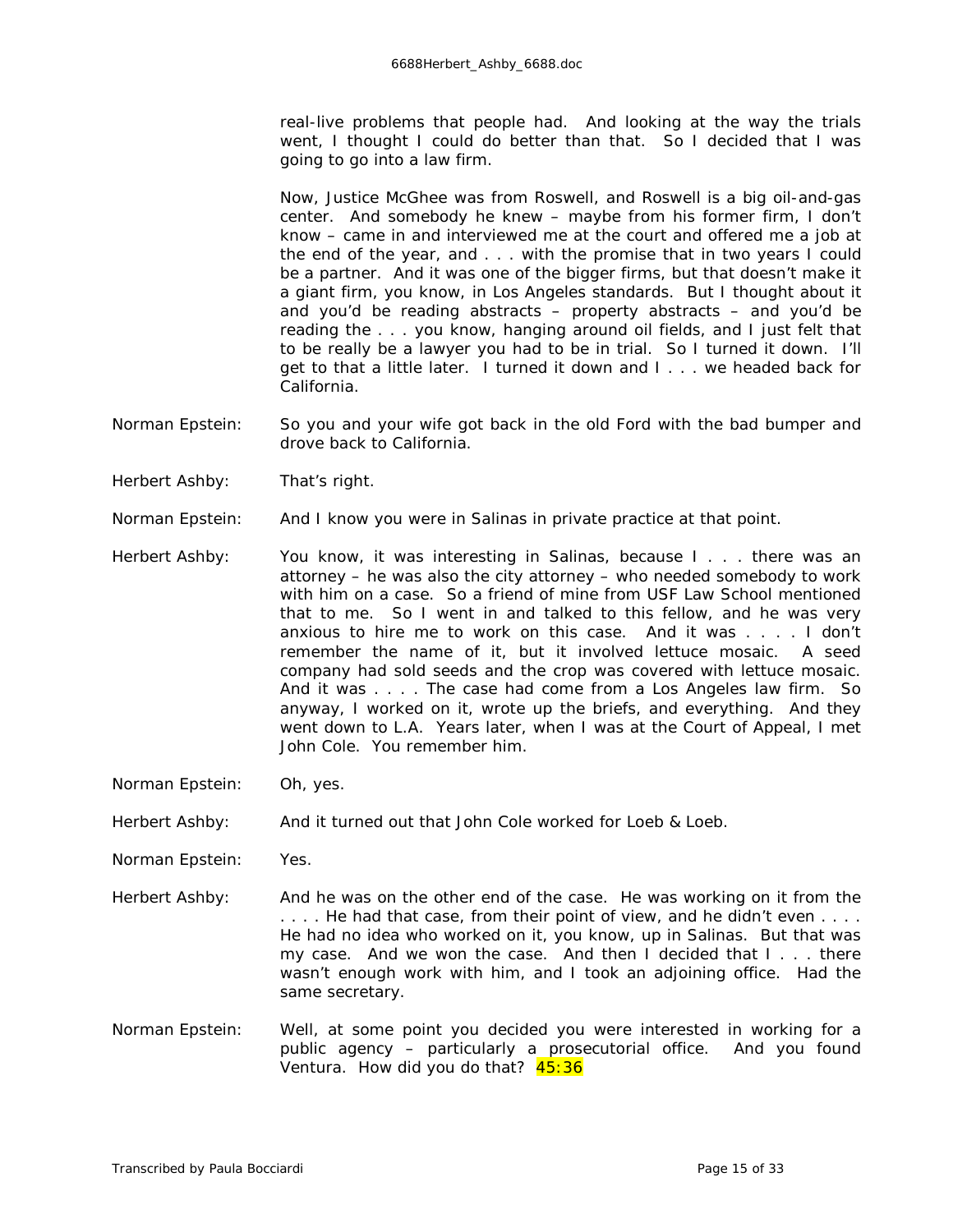- Herbert Ashby: Well, the reason I was . . . I wanted to leave there I'll mention this is there was a . . . I had a case involving a church. And the parishioners came to me and they said they . . . that the minister was stealing money. And they wanted me to go over there and do something. Being, you know, new – not realizing what was involved – I went over there, found myself standing at the pulpit with hundreds of people in this church, with nothing to say except "Why am I here?" And . . . . But the minister wanted to talk to me. I talked to him. And he . . . . I'd like to take credit and say that I talked him into repenting, but I think repenting was something that came to him himself. And he repented. And everybody was happy, and they were all cheering and yelling. And about three months later he came to me and someone had turned him in to the IRS, apparently – before the reconciliation. And he was almost 50 years old; he had never filed an income tax return in his life.
- Norman Epstein: They don't like that.
- Herbert Ashby: And he had a small box with just a handful of records. I didn't want to take the case, because I, you know, I thought he was dishonest. But I didn't want to tell him that, so I told him that my fee would be \$5,000 up front. Which was . . . considering the fact that that's about what I made the entire year, was a gigantic fee.
- Norman Epstein: What year was this?
- Herbert Ashby: This was 1960. So, anyway, he said, "Okay." And he gave me five hundred up front right then, in cash. I went to a CPA, handed him this small box of stuff, and said, "You know, see what you can do." And I went home and I told my wife, "This is really terrible. He's such a crook." And I kept mentioning it. And finally she said, you know, "Why do you keep mentioning it?" And I said, "Well, I guess because I really don't want to take the case." So she said, "Don't." So when he came back with the rest of the money, I told him that I couldn't handle the case for him, gave him his 250 back, gave him a receipt, you know, for the CPA. And I started looking at D.A.'s offices, you know, for a job.
- Norman Epstein: Well, one of the ones you looked at was Ventura. You selected that one. And when you got down to Ventura, still another move for you and your wife . . . .
- Herbert Ashby: Yeah.
- Norman Epstein: Any children by then?
- Herbert Ashby: No.
- Norman Epstein: So you're down in Ventura. What did they start you as?
- Herbert Ashby: Well, they started me as a Deputy I and at 525 a month.
- Norman Epstein: You remember the number.
- Herbert Ashby: Yeah, I remember the number. I thought it was big money.  $48:54$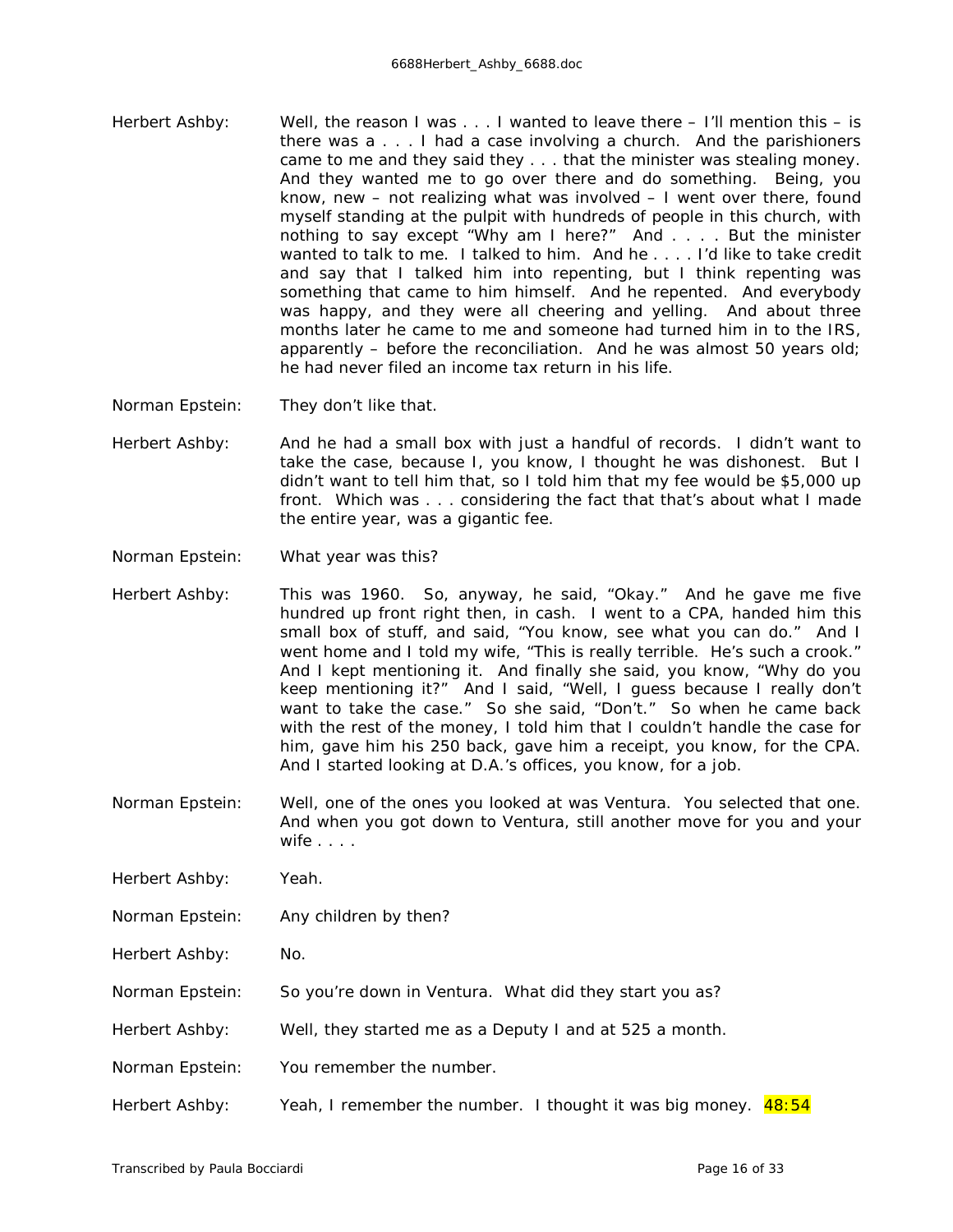- Norman Epstein: And what was your assignment?
- Herbert Ashby: Well, I was a prosecutor, so I had a lot of misdemeanor cases. And I had civil assignments, because that was one of the few offices where they had civil and criminal. So my original assignments were the Assessor, Tax Collector, and Harbor Commission.
- Norman Epstein: There was a district attorney in Ventura who also acted as what came to be called County Counsel. Is that right?
- Herbert Ashby: Well, the District Attorney handled all of the civil . . . .
- Norman Epstein: That's what I meant.

Herbert Ashby: Yes. So it was a combination office.

- Norman Epstein: Mm hmm.
- Herbert Ashby: But nobody mentioned County Counsel.
- Norman Epstein: There *was* no County Counsel as such at the time.
- Herbert Ashby: There was no County Counsel.

Norman Epstein: So you were doing criminal, and did you gradually get into some civil work?

Herbert Ashby: Oh, I got into civil work right away, because I didn't realize that nobody *did* civil work. I didn't realize you just . . . that four . . . two stacks of four feet of files was because nobody ever serviced the client. So I mistakenly called them and introduced myself and started doing civil work.

- Norman Epstein: What agency did you represent? What parts of the government?
- Herbert Ashby: Well, that . . . . The first ones were the Assessor and the Tax Collector and the Harbor Commission. But my second day there . . . . I arrived on a Monday. Tuesday afternoon I was handed a jury trial – an assault jury trial. The next day. And I guess I must have gotten pale, because the Chief Criminal Deputy who handed it to me asked me if there was a problem. I didn't want to tell him, "I've never had a trial before," so I said, "Yes. Where . . . . I don't know where Santa Paula is." And . . . .
- Norman Epstein: That's where it was being tried?
- Herbert Ashby: That's where it was being tried. So he told me.
- Norman Epstein: And how did it go?
- Herbert Ashby: It went well. I . . . . You know, I tried the case against a pro per. Unfortunately, he had more experience than I did. But it didn't help him that much. I still got a conviction.  $51:08$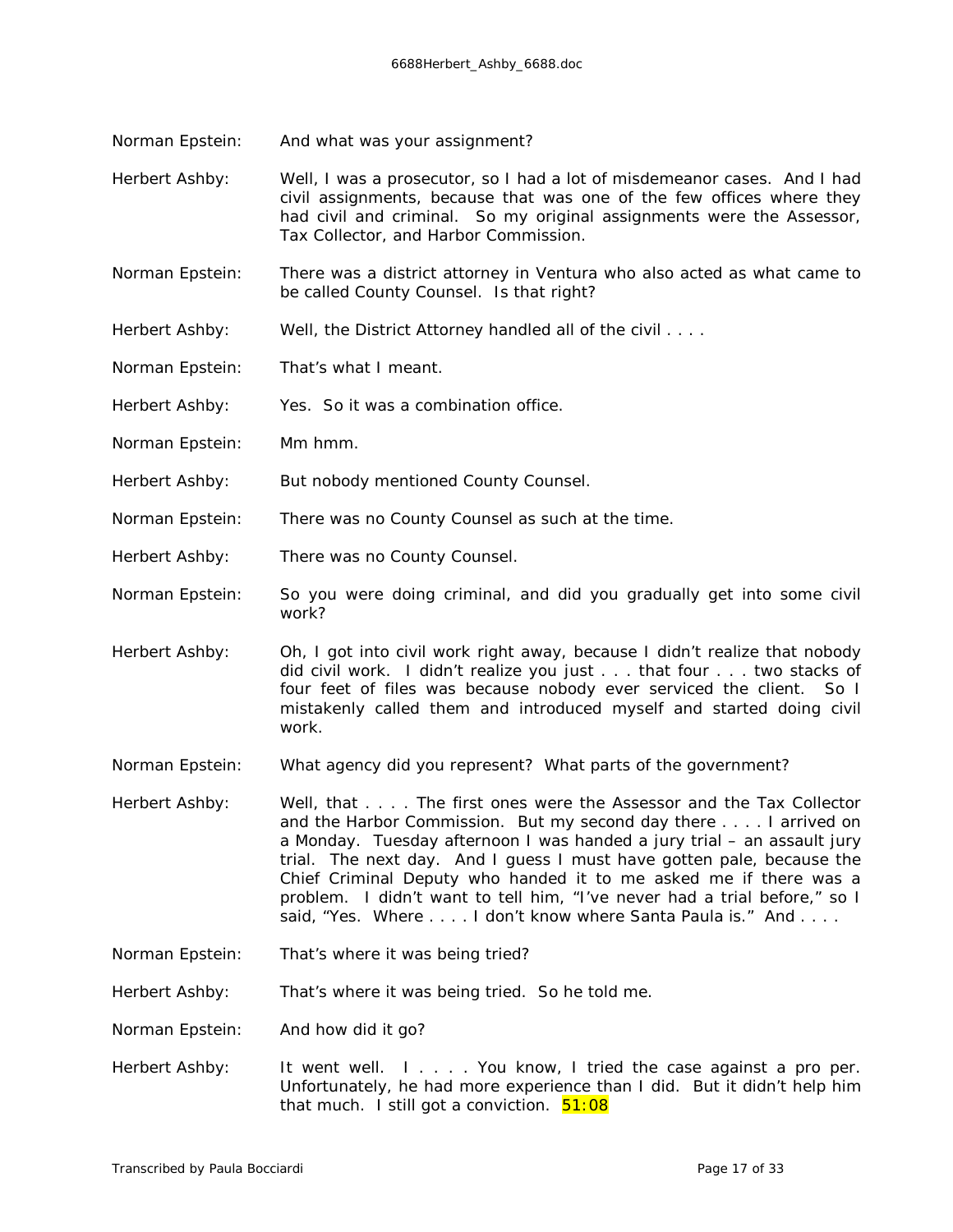- Norman Epstein: So as time went on, you worked up through the ranks: Deputy I, I, III, I think you were made IV. And you were doing more and more civil work, I gather.
- Herbert Ashby: Yes.
- Norman Epstein: The .... Eventually ....
- Herbert Ashby: Well, I kept my clients. I mean, in other words, when they did a rotation – when we got a new attorney and somebody left – they would take the cases, or the departments, and they would just redistribute them. And . . . . But I kept my clients. My clients wanted . . . didn't want to have another attorney, I didn't want to give them up, so I just built up a . . . more and more of the civil clients.
- Norman Epstein: And I . . . . Probably over time, more and more people in the government who respected the work you were doing, which is why they wanted you.
- Herbert Ashby: Well, I had a case . . . . I'd been there, I think, four months four and a half months. And I had an equalization case that was sensational because the former D.A. – the one who had actually been there; he was still a D.A. when I was hired, but he was not there, he was starting his private practice – came in and it was against the county. And I was handed the case with zero information. And I handled it and won the case and almost got the assessment increased – doubled. And in fact it would be quadrupled. And there was, you know, a big article in the newspaper and all that. And one of the board members and the taxpayer's representative caught me before I left and asked me what my name was, because I'd never been in the board before and nobody knew who I was. And then the following year when they were going to get a new advisor, when their advisor was leaving, they were . . . several names were mentioned and one of them said, "What was the name of that guy?" And that's how I was picked.
- Norman Epstein: Starts with an "A."

Herbert Ashby: Started with an "A."

- Norman Epstein: Now at some point during your work in Ventura, the District Attorney decided it was time to spin off the County Counsel function – the civil function – and that you should be the County Counsel. How did that come about?
- Herbert Ashby: Well, the ... I was the attorney for the grand juries, too. And the ... I think it was the 19 . . . . I think it was the '63, and '64, and '65 grand juries. About three grand juries' representatives came in to see me. There was a municipal court judgeship which was being established in Camarillo. And the grand jury members came in and said that if I would put my name in, they would back me. So I put my name in. And . . . . But I didn't get the appointment. But during the month or so that it was going on, I, you know, I was thinking beyond the job I was on and I started thinking, "Oh, maybe it's time." And I was getting offers  $\frac{54:39}{2}$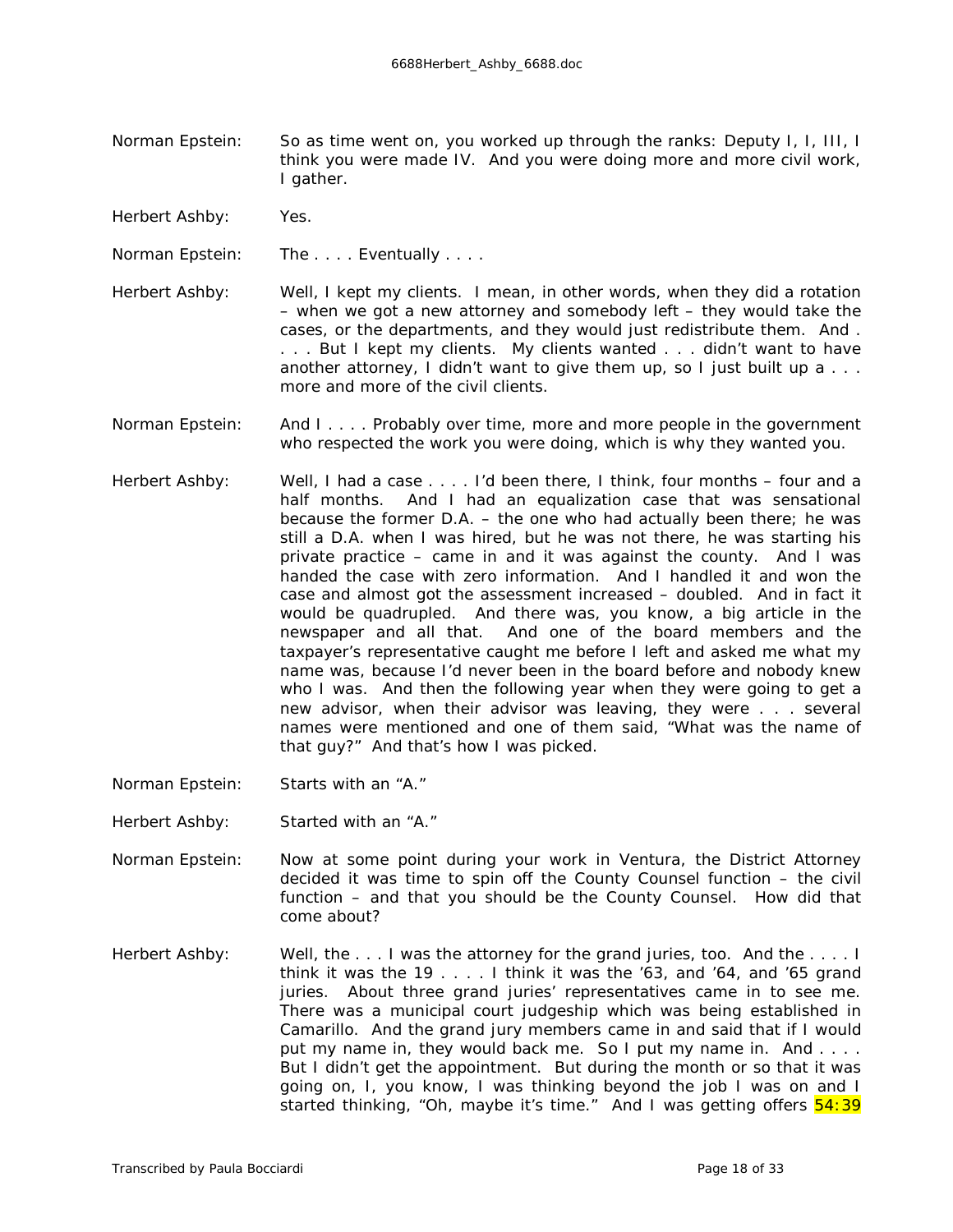to go into private practice. So I decided to go into private practice. I . . . . Naturally the D.A. and I were very close, and I confided in him and told him. And anyway, he went and talked to the board and told them he thought they could probably keep me if they would divide the office. So I was called in, they offered me the position  $-$  to create it for me  $-$  and  $\ldots$ if I would stay.

- Norman Epstein: Now, at that point you had been in the office for how many years? Four or five?
- Herbert Ashby: I . . . . At that time, let's see. I started January of 1961. I . . . . In October of '62 I was Assistant D.A. in charge of the office. And this was . . . must have been, like, May of '66. So I had been there, at that time, whatever amount that is.
- Norman Epstein: Yeah. Well, that's fairly meteoric. So you became the first County Counsel of Ventura.
- Herbert Ashby: Yes.
- Norman Epstein: How'd you organize the office?
- Herbert Ashby: Well, I knew who all the good lawyers were, so I picked the . . . You know, almost everybody volunteered to go. And I picked what I considered to be the top lawyers out of the D.A.'s Office.
- Norman Epstein: And you had the opportunity to organize the office from scratch, as you would like it to be.
- Herbert Ashby: Yeah. So we started . . . . I was in my same office for about nine months, you know, so we were mixed in just like it had always been. And . . . . But we were . . . they were preparing an office space for us. We were on the fifth floor, and they were preparing office space for us on the second floor. And so we did move, and we went down there, and it was . . . . At that time, there was no carpeting and no drapes for any county office. And I wanted carpeting and drapes, because my feeling was we are up against good law firms, they have these things, and I don't want somebody from O'Melveny & Myers to come in and sit there with linoleum on the floor and a light green metal wall. And that's what I told the board. And the grand jury got behind me on it, and so we got it.
- Norman Epstein: How did you organize the office? What did you do that was different from what had been done in government that you'd seen?
- Herbert Ashby: Well, people underestimate how important the secretaries are. We had . . . . I remember I was surprised when I got to the D.A.'s Office and there was a secretary who did all the bond elections. And no . . . . And I was supposed to be . . . . One of my first assignments when I was hired was to ultimately become the school attorney. Well, I didn't know anything about the bond issue, and I . . . . so I thought that, you know, the school attorney who'd been in it for 25 years would know. But he didn't know, either. So I realized that we've got a secretary who, you know, if anything happens to her, we're  $\ldots$  we can't have bond elections.  $\frac{58:11}{2}$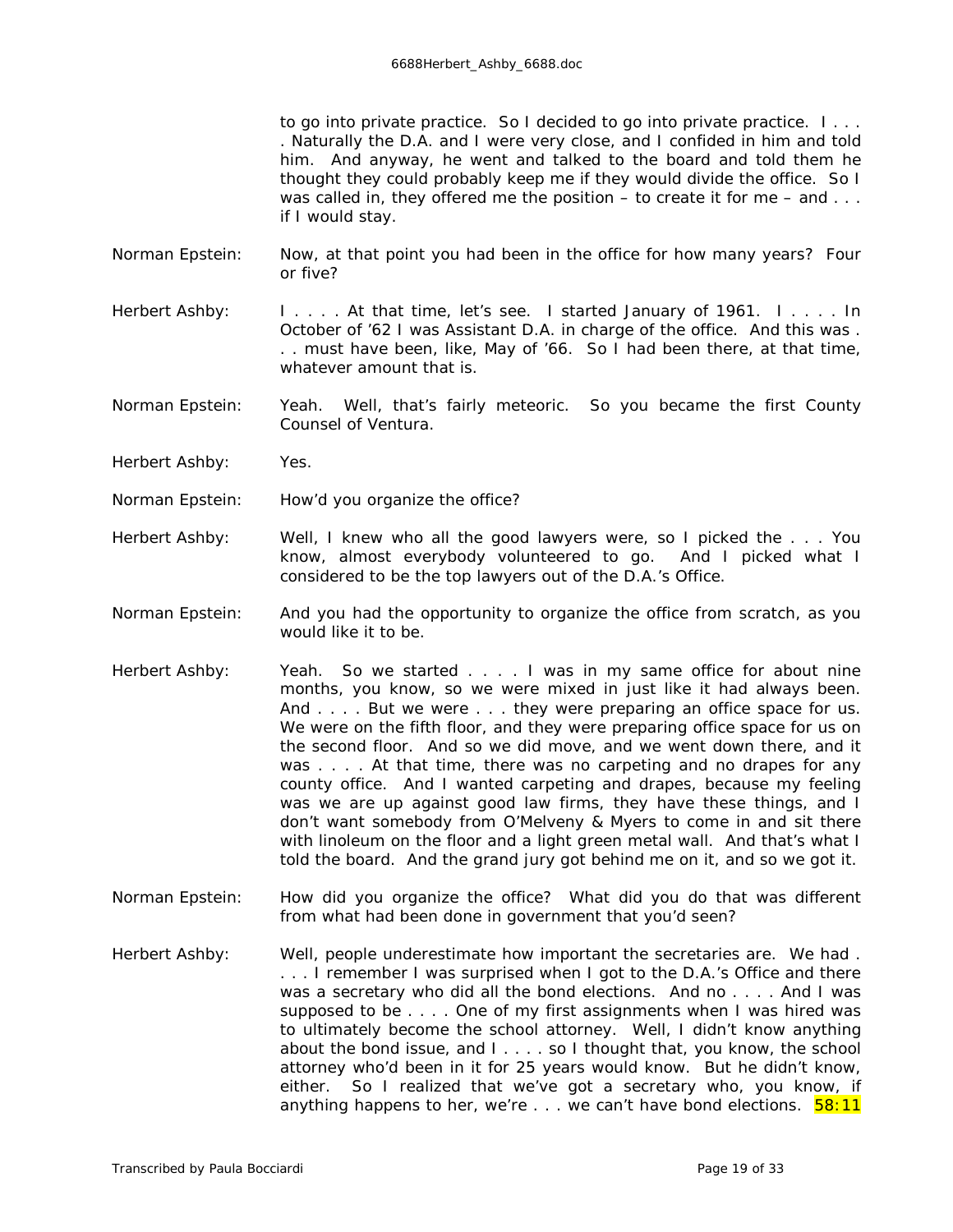So I started trying to train our secretaries to do a lot more – things that the attorneys were doing that were more ministerial. They didn't . . . . You didn't need a law degree. You just needed to be smart enough. And so I had secretaries who could do most of the work on, as I said, the school bonds, on elections, on probate, on collections, on anything to do with other pleadings and contracts. And then I had backups. I wanted to have somebody who could replace that person if they were out or if something happened. And I waited about 10 months, and then I went to Personnel, and I . . . . Oh, I also changed the score for applying for a job in our office. It was 70 – passing was 70. On our test it was 80. So if someone didn't score an 80, they were not on our employment list. And I got our secretaries reclassified, so they were . . . . The term "paralegal" was not in use; I never heard that term before. So I called them "civil secretaries." And it was important, because we had a Public Defender then, and we had the D.A.'s Office, and they were . . . they couldn't be civil secretaries. So it was a title that we wouldn't have to argue over.

Norman Epstein: So you had a classification that was independent from the criminal part.

Herbert Ashby: Yeah, and we had a 12-1/2 percent salary increase.

- Norman Epstein: Now, we're up to . . . .
- David Knight: I'm sorry, I'm going to interrupt you and change . . . . And we're ready to go anytime you are.
- Norman Epstein: All right. We're now up to about 1966, and a new Governor named Reagan had swept into office. And you were shortly swept into Sacramento. Where'd you go and how did it happen?
- Herbert Ashby: Well, I... as assistant district attorney I used to go to ... with the District Attorney to the D.A. . . . the County Counsel meetings. They used to meet together. And so, you know, for, you know, four or five years I had done that. And then in '66 I became County Counsel, so I wasn't . . . . When we went to the meetings, I would go to the County Counsel part. But I still had enough interest in the criminal side that I . . . if I didn't have to be in one, I would be in the other. And anyway, we had some kind of discussion involving district attorneys, and I got up and spoke my piece, which was, you know, contradicting something somebody said and taking a firm position on something. So then, you know, we were . . . I think we were at Sea World, and then we . . . that afternoon we got on a bus and took our kids around. So it was about four years later – I think it was like August of 1969 – that I got a call from Lucien Vandergrift. And he had been a D.A. He had been a D.A. of . . .

Norman Epstein: Butte.

Herbert Ashby: . . . . Butte County, and he was at that meeting. And he called me and told me that he was . . . in the next few months was going to be promoted from Assistant Secretary of Human Relations Agency to the Secretary. And that he would like to talk to me about becoming Assistant Secretary. 1:02:02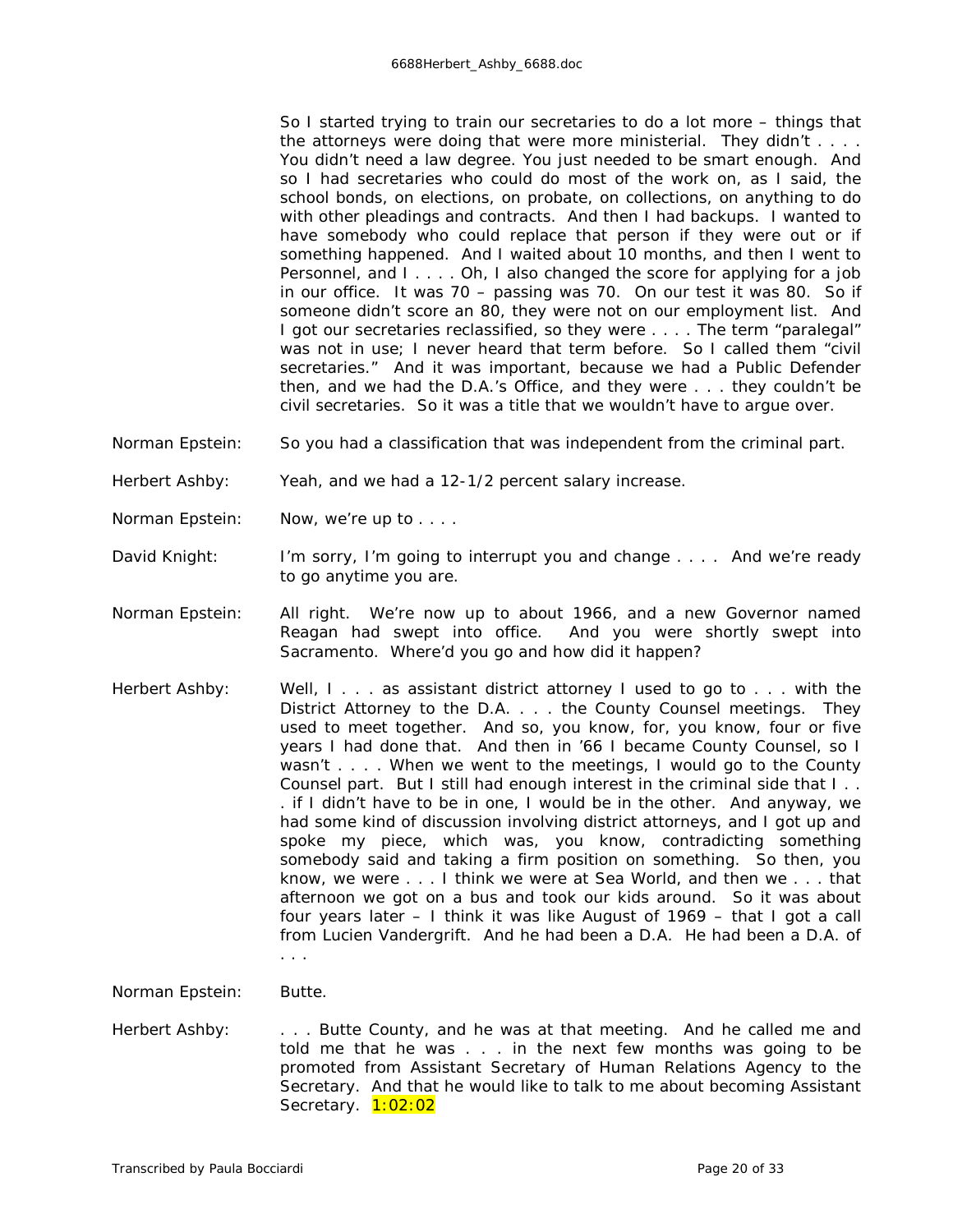- Norman Epstein: Now, as I remember the organization, that agency was a super agency, and it had under its jurisdiction a major part of the whole state budget.
- Herbert Ashby: We had two-thirds of the state budget. We had Corrections, Youth Authority, Welfare, Mental Hospitals, Health, Industrial Relations. I might have left something out, but that's enough.
- Norman Epstein: That's enough. So he called you, and what'd you do?
- Herbert Ashby: Well, we met, and we talked a few times, and I went up to Sacramento, and he showed me around. But I was . . . . You know, the more I thought of it, you know, resigning from a job that I loved, picking up my family – you know, my three daughters were like six, three and a half, and sixteen months, or something like that – and moving up to Sacramento, especially in a position where if there were a change of administration, you're . . . you know, you're unemployed, I was having trouble making a decision. But I called Lucien on . . . . It was a Saturday morning, and I called him and told him I decided that I couldn't leave Ventura. So he wasn't too happy about it. But then I went down to my office and decided to tackle some of the things that had piled up in the last couple of days while I was agonizing, and I found an application for a variance from some lady who wanted to change her fence from 48 inches to 50 inches. And it suddenly hit me that I had just sentenced myself to do this for the rest of my professional life. And it was a shock. And if I hadn't been forced to make a decision, I never would have known this. I could have gradually just done this until I was old and gray, and I would never notice it. But now I was going to notice it because I had made the decision. So that changed my mind. So I called Van about 19 times that day. He wasn't home. About 8:00 I got him and I asked him if the . . . he had filled the job. He said no. I said, "I'll be there." And that was it.
- Norman Epstein: Now, I understand you didn't quite resign as County Counsel, though.
- Herbert Ashby: Well, I went in to resign, and I told the County Executive that I was going to resign and I was taking this job in Sacramento. There was a year left in the Governor's term. So he met with the board, and then they called me in, and they told me that they would rather give me a one-year leave of absence. And when it was pointed out by the County Executive that I had six months left in my term, they reappointed me for another term.
- Norman Epstein: That is extraordinary. And so you moved to Sacramento, and what are the highlights that you may recall about your work as Assistant Secretary?
- Herbert Ashby: Well, I think the thing that . . . . I was surprised at how big the operation was. I was stunned by the budget. But I had a big advantage on . . . over a lot of people, because I was really a working attorney right on where the rubber meets the road in Ventura. I had . . . was the attorney for every department. And this was even before I was County Counsel. I mean, I had *personally* handled almost every department. And as County Counsel handled *every* department. So I was familiar with the . . . with everything up there. And the county is a microcosm of  $1:06:26$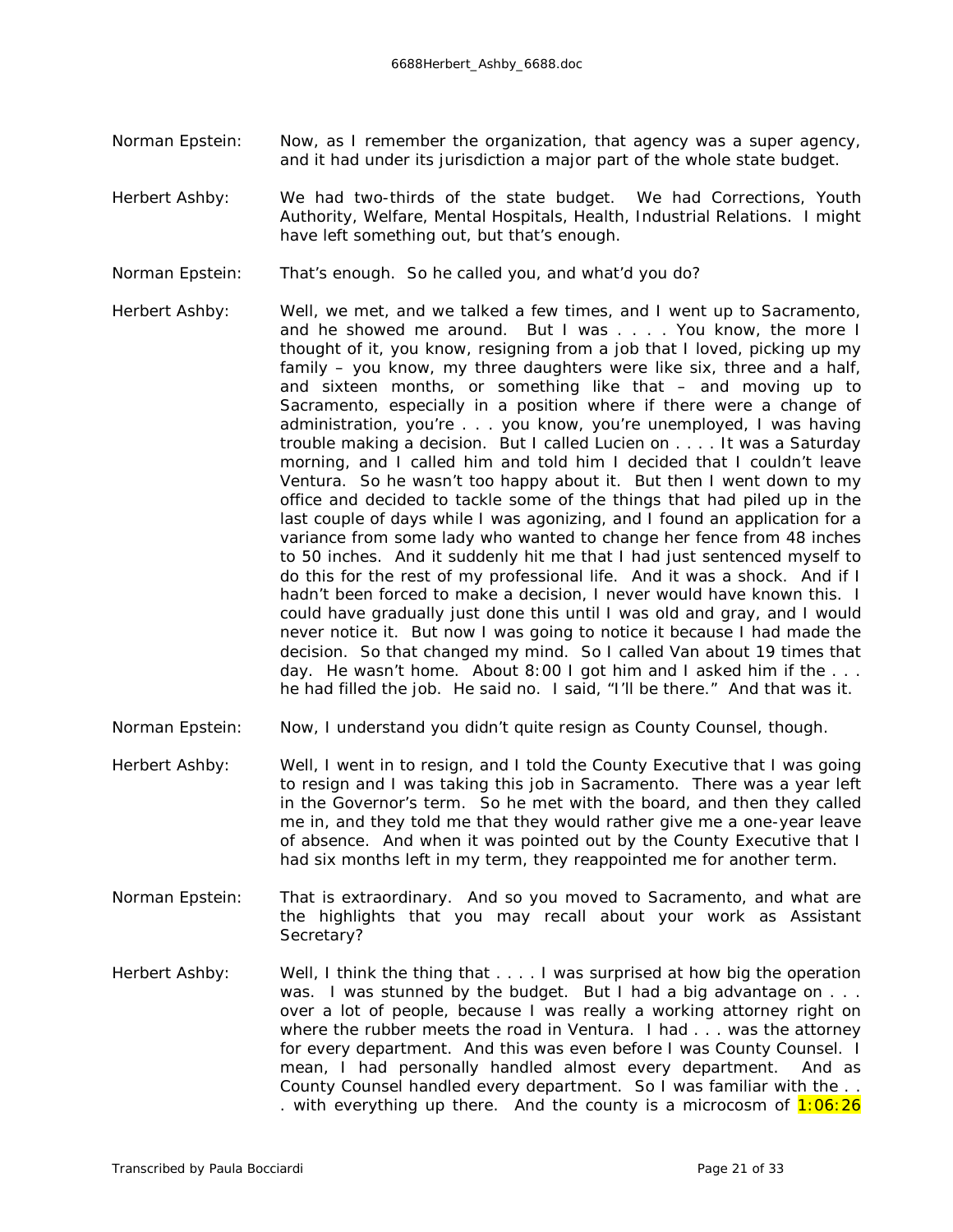the state in that regard. So I found that every problem was easy. When it came up I knew *exactly* what it was. And we had *extremely* good staff – hand-picked people out of . . . you know, on temporary duty out of the departments. And it was, you know, it just seemed like it was very easy to go in there and get things done and get things moving.

- Norman Epstein: Well, there came a time when Vandergrift was about to leave; he was going to become a superior court judge in Butte County. And one would think you'd be the logical person to succeed. You had been working there as the number two person in the whole agency. How is it that you didn't?
- Herbert Ashby: Well, I had always planned to go back to Ventura. And so my . . . I had about two months left in my leave, and I wasn't interested in . . . . I'd already done the whole job. I mean, I attended the cabinet meetings; I handled many, many things, just as though I *had* been the secretary. So it wasn't a new adventure or something like that for me. And although I enjoyed it, I had, on my mind, going back to Ventura. So I went over and told them at the Governor's Office that I had a nomination for them for the head of Human Relations and they laughed, because they thought I was going to say *me*. And I named somebody else, and he was also a secretary of a different agency – a smaller one. So after that, you know, they accepted the recommendation and they did . . . he did get that appointment. But after that, Evelle Younger, who had just been appointed . . . had just been elected Attorney General, I guess called over there and said, "Do you know anybody? I'm looking for somebody to head up the Criminal Division." And I guess he talked to four or five people, and every one of them mentioned me. So he decided to call me.
- Norman Epstein: And that position was Chief Assistant Attorney General for the Criminal division. I was in the Attorney General's Office for a time myself, and that is a *very* high position, one of the – what – top two or three in the whole office. And so you were offered, and accepted, that position in the A.G.'s Office.
- Herbert Ashby: Yes. And it was interesting because, you know, when you walk in new, and you walk into a building you've never been in before, and you're dealing with all strangers, yet you are in charge, you know, it's kind of an interesting situation. So, you know, I met . . . . And I always got to work at 6:00 in the morning. So I was there when they got there. And, you know, it was a matter of meeting . . . I wanted to meet everybody, talk to them, and find out, you know, evaluate our personnel, see what our problems were. And I did that.
- Norman Epstein: Well, in virtually every position you had held up to this one, other than fighting fires, you had – to a greater or lesser degree – reorganized things, made things work where they had not before. And now you're in something larger than most of these, and entirely new to you. What did you do there as Chief Assistant – Criminal?
- Herbert Ashby: Well, I . . . . One of the things that I think is important in any organization is I think you have to have communication. And you have to be able to get information to the troops quickly, find out  $1:10:48$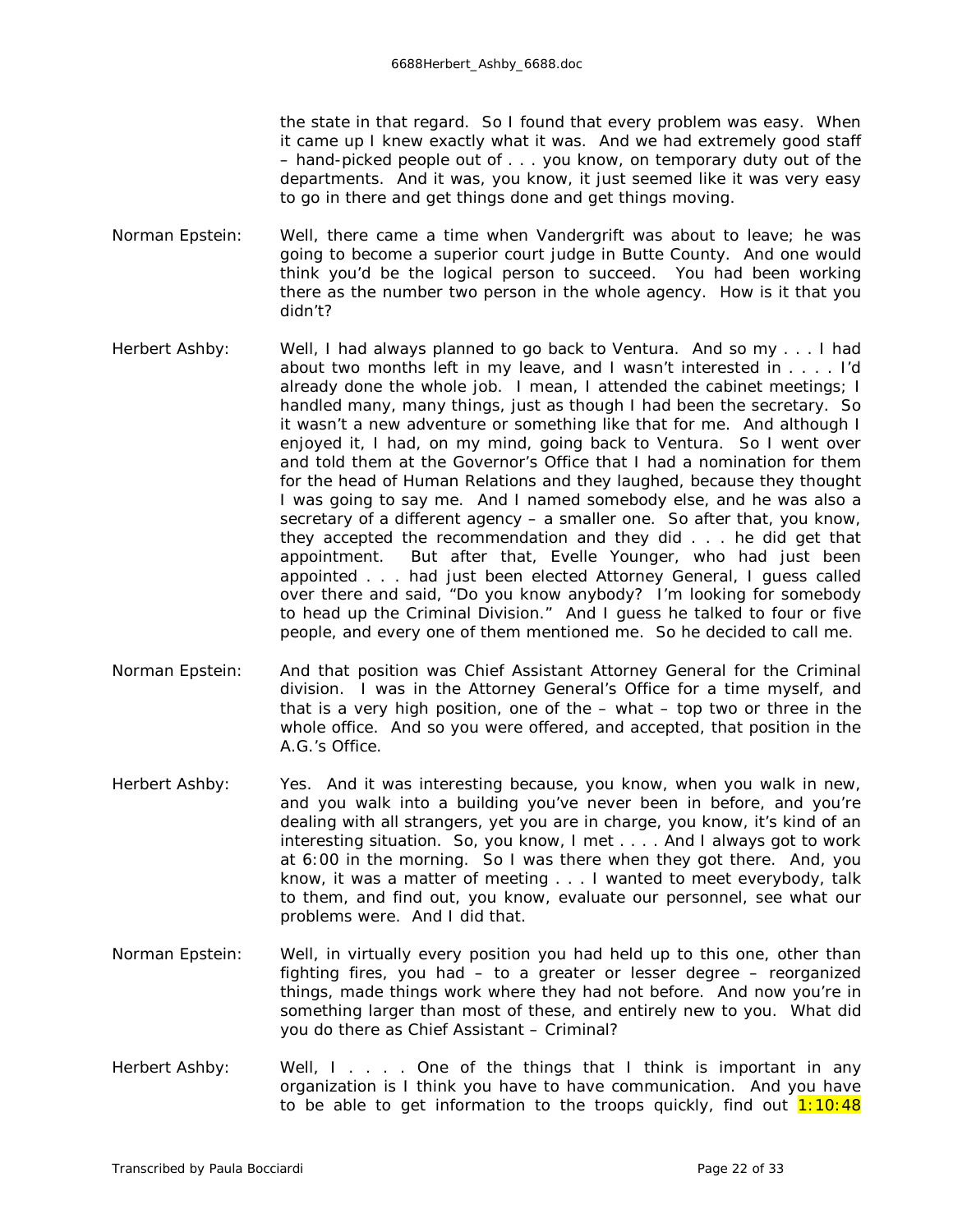things quickly. It was very cumbersome there. You couldn't . . . . You didn't know who was in charge of anything. And so what I decided to do was to take the people who had been in charge, who really were . . . . People were still doing their own work. In other words, they were promoted but they weren't really supervising anything; they were not leading anybody. They were just . . . . They just got more pay, and they were in their office working. And I moved them out of a command position, out of supervising positions. I decided to divide the . . . each office into teams of four, with one first among equals. And I had met everybody; I tailored it to the personalities. And by doing that, when you have people who are working as a team, they're a little more competitive. And production went up tremendously. Morale went up tremendously.

But one of the things that helped production was, over at the agency I'd been using a Norelco dictation machine. It was a hand-held machine. And I called and got the representative from Norelco to come in and I told him I wanted them to demonstrate these . . . this equipment to our people, so that they'd be able to use them. Because do you know how it is, Norm, when you're researching, you read a case and you close the book, you push it away, and then two hours later you realize that case is a case you really need? Now you're trying to find it again. Well, it's easy to do that sometimes if you will take and write down the citations as you go along. But a lot of times you don't do that. You're in a hurry; you just close the book. So I thought it would be much easier using a dictation machine to just dictate it as you're going along like an autopsy. And then it would help you, you'd be able to find things, you'd have much better notes, and it would improve your production. So I . . . . Knowing about budgets, I called our administration in the middle of June and I found out how much money they had. And they had enough money for me to buy a Norelco dictation machine for everybody in the Criminal Law Division. So I bought three extras, and we got them and we had . . . we also had little microphones so you could whisper. And I had them set up a training program.

- Norman Epstein: Did you find a morale problem in the Criminal Division in terms . . . a structural problem, in terms of the career path?
- Herbert Ashby: Yes. In Los Angeles, apparently for a long period of time they were hiring attorneys with the promise that if they did well they'd move them into Civil. So most of the people in the Criminal Law Division down there weren't that interested in being in the Criminal Law Division.
- Norman Epstein: It was a place to be *from*.
- Herbert Ashby: It was a place to be from. Very well put. But it was also a place you *had* to be from, because even if you kind of liked it, it was your guilty little secret, you know. You may not want to mention that to anybody. So I found out about that problem after I was invited to speak to the Deputies Association. And, you know, I told them when they confronted me and told me there was this policy and was I going to honor it, I told them that number one, the . . . you know, I would honor it if I could, for two reasons. One is because I want people in the Criminal Law  $1:15:08$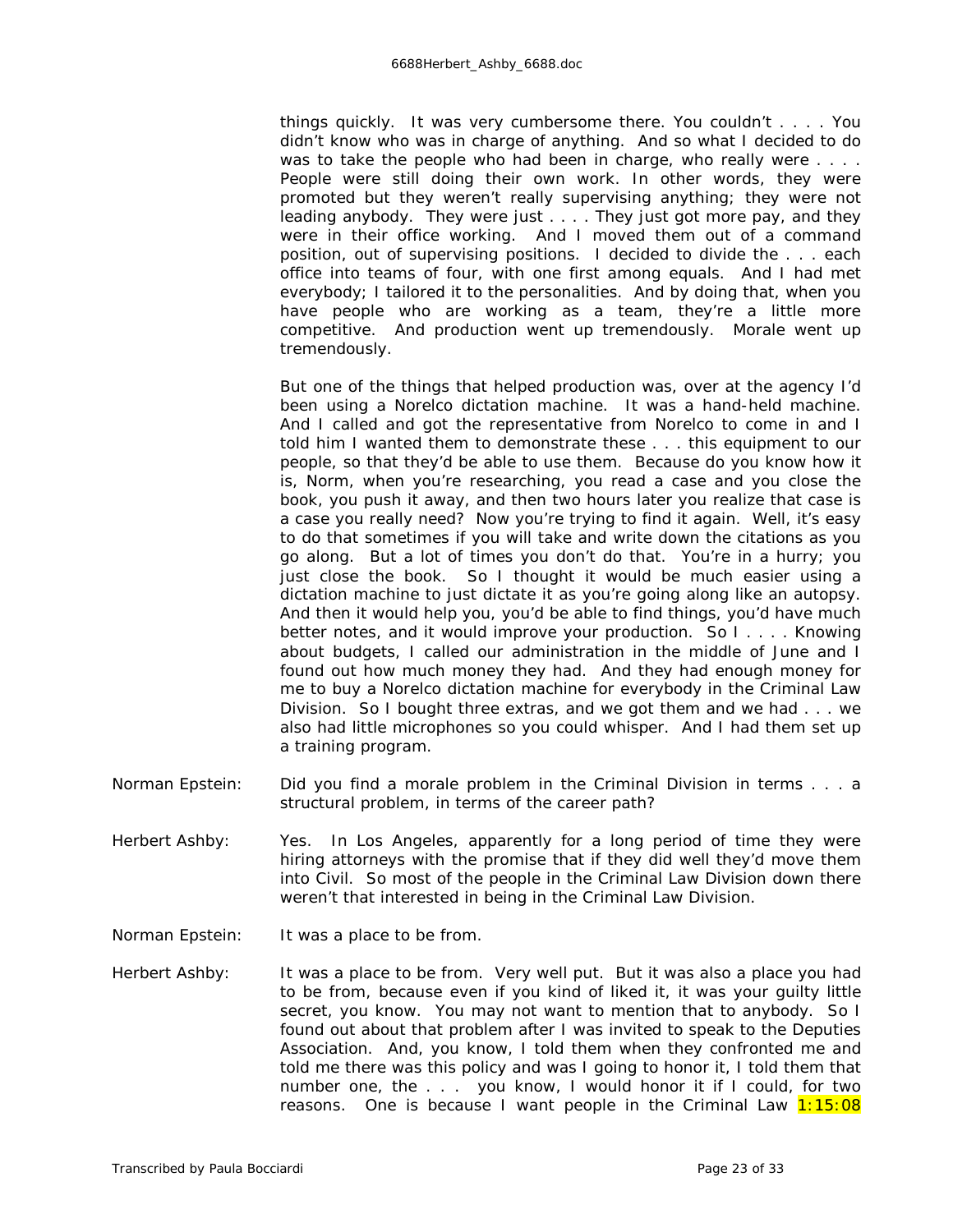Division who are interested in criminal law, and I don't want people who don't want to be there. And secondly, if that's what they want and they were led to believe that this would happen, then I wanted to make it happen, but the A.G.'s Office wasn't there for their convenience. And I expected them to do a good job anyway *[inaudible]*.

- Norman Epstein: So with that change in the direction of getting people in the Criminal Division who wanted to be there, rather than saw it as a stopover to somewhere else they wanted to be, and reorganizing into teams, did you find that the office functioned better than it had?
- Herbert Ashby: Oh, the function . . . . Everybody, *everybody* was very enthusiastic. The esprit de corps was tremendous. But there was another change, too, that affected production. In Los Angeles the . . . there are other big legal offices that are competitors. And their salaries had gone up, and they were ahead of us. They were more than competitive on salaries. So we were hiring deputies out of the same pool. So Ev Younger wanted to have an office. We had a small office in San Diego. He wanted a regular-sized, large office down there. So . . . . I still lived in Sacramento at that time. So I went over to OB1, went to General Services, and talked to 'em about future space. And it was another lucky stroke, because when I got there they *had* future space, and it had just been . . . . They thought they had the people who were going to move into it, but they couldn't wait; they did something else. So there were like 24 offices. So I told 'em, "I'll take it." Called the Attorney General, told him I had the 24 offices. And what I wanted to do . . . . Since we were having problems recruiting in L.A., and we had people who didn't want to be in the division in L.A., I said what I wanted to do was move the workload – the proportionate part of the workload – down to San Diego, and I wanted to hire in San Diego, where we had . . . we were going to get the best people. And it's also a place people would like to live. Then I transferred one of the team leaders from San Diego to head up that office.
- Norman Epstein: Was that . . . .

Herbert Ashby: Dan Kremer.

- Norman Epstein: Okay. Of whom more . . . .
- Herbert Ashby: Presiding Justice Dan Kremer.

Norman Epstein: Yes.

Herbert Ashby: Yes. Kremer was the one. And so Kremer took over the office down there, and we took L.A. cases and we put them down there and did all of our training. We had . . . . So we had . . . . And we replaced the people in Los Angeles with people who wanted to be in the Criminal Law Division. And also what they wanted to be in at that time . . . . 'Cause there was a big push from Special Operations, which was in the environment. So I just encouraged our people to speak out on the . . . on what was going to solve the environment. Was it going to be lawyers, or was it going to be scientists? Was it going to be politicians?  $1:18:49$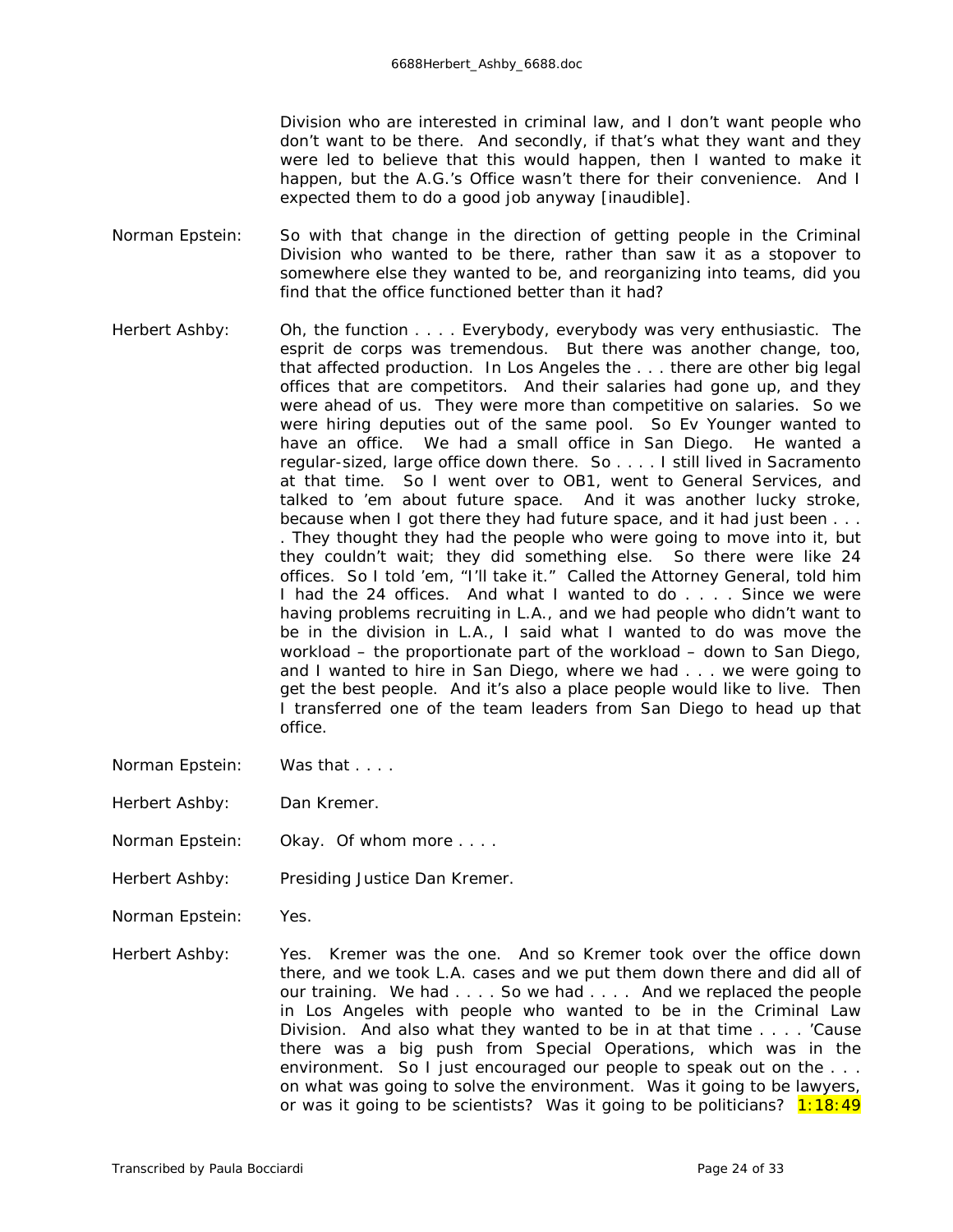And it's obvious: the lawyers were not solving it. So we had a lot more . . . we made it respectable to be in the Criminal Law Division. And of course you have to do something else. Promotions. We got the majority of the promotions in the Criminal Law Division. I think in the first goround – it was in Sacramento – there were 12 promotions; we got 10 of them. So it didn't take long before people started thinking, "Wait a minute," you know, "my future may not be there." And I made an agreement with the other two chief assistants to split the higher promotions by percentages of attorneys. And so I had the majority of the promotions.

- Norman Epstein: That would *have* to help morale. Well, after a not terribly long period of time as Chief Deputy, something happened in your career that is not quite unique, but it's highly unusual. And that's your appointment to the court. You had a direct appointment to the Court of Appeal – that's what's so unusual. It's not unknown, but it's certainly not common. How did it come about, as far as you know?
- Herbert Ashby: Well, the first I heard of it was Ev Younger burst into my office and shut the door, and he said, "Where can we talk alone?" And I said, "We're the only ones here." And he said that he had gotten a call from the Governor's Office and they were considering me for an appointment to the Court of Appeal to replace Justice Bill Reppy from Ventura County. And I told him I wasn't sure I was ready to leave the office; there were a lot of things to be done. And Ev showed, you know, the sterling character that he had. He was really a wonderful, wonderful man, and he would have been a great Governor, too. But in any event, he said, you know, "Don't worry about me." He said, "I could be killed in a plane crash tomorrow." He said, "If you want to be a judge, this is the time to consider it." And I think that was a Tuesday. And I thought about it for a couple of days, and then Thursday I told him, "Yeah, I'll do it."
- Norman Epstein: So from your point of view, this kind of fell out of the sky.

Herbert Ashby: I never applied for it, never asked for it. I was, in fact, supporting somebody else.

- Norman Epstein: As I understand this, the . . . it was understood that this particular position that had been occupied by Justice Reppy would go to somebody from one of the three northern counties – Ventura, Santa Barbara, San Luis Obispo – rather than a Los Angeles person. So you were still regarded as being from Ventura.
- Herbert Ashby: Yes.

Norman Epstein: But your competition was from Ventura or one of the other counties.

- Herbert Ashby: Well, I think there were other people had their names in for that. I don't know that it was strictly a Ventura . . . . I don't think they had Ventura seats at that time. I think they could have put . . . .
- Norman Epstein: But wasn't one of the three northern counties was supposed to get it? 1:22:19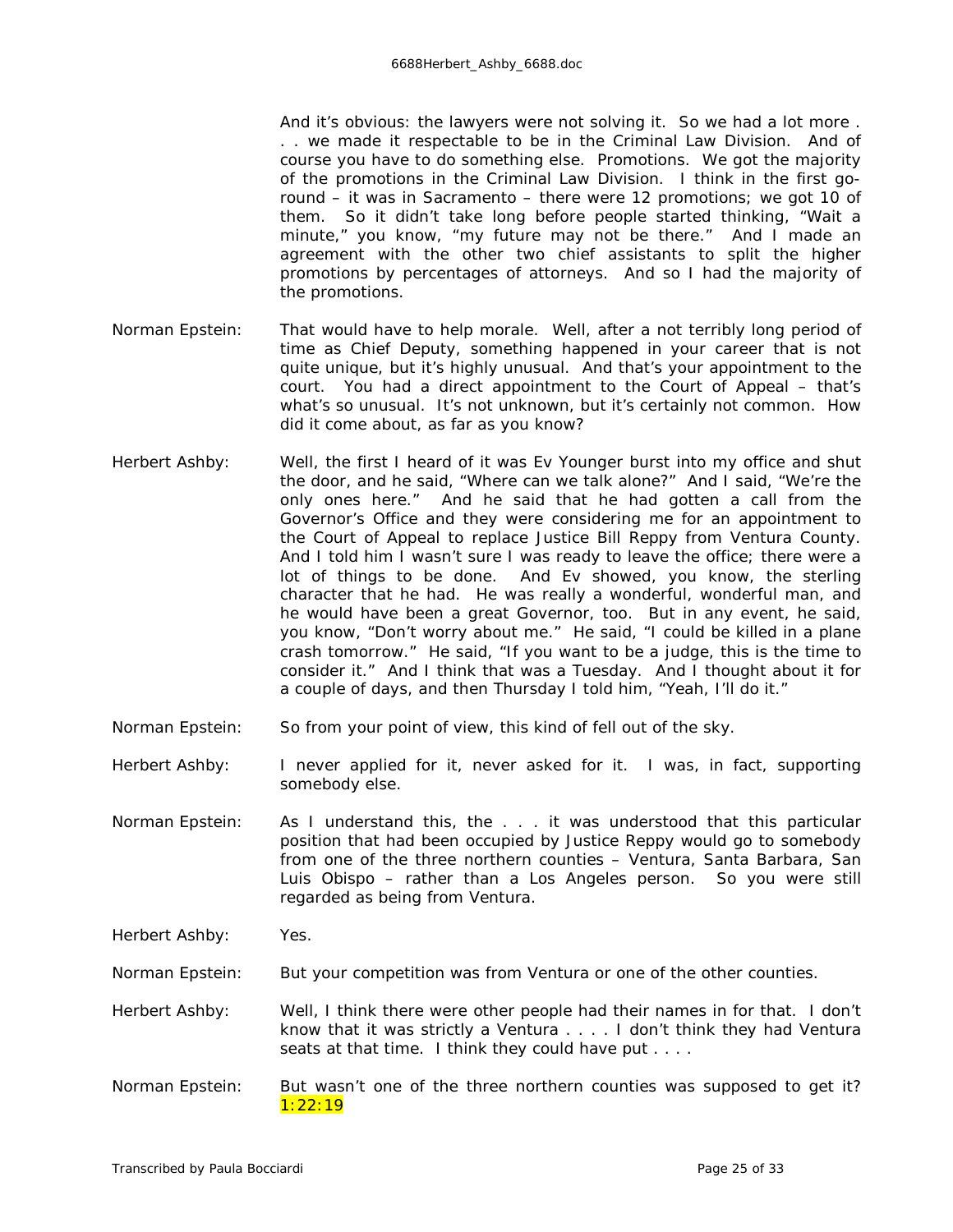- Herbert Ashby: Not necess . . . . I don't think there was any *rule*, because I know Thax Hanson had his name in at that time, and so did Charlie Loring, and so did John Cole, because they all told me, after I knew them for a while, that they had been in competition for that same opening. But the leading contender was Judge Westwick from Santa Barbara. Everyone . . . . The rumor was that he was going to get it.
- Norman Epstein: But as it happened, you got it, and you joined the Court of Appeal. And that was when?
- Herbert Ashby: I got the phone call from the Governor on April 11, 1972, and I was confirmed, I think, the 26th of June.
- Norman Epstein: And you served on the Court of Appeal for Division Five for about 20 years – a little over 20 years.
- Herbert Ashby: Yes.
- Norman Epstein: It's a good span of time. How did you find the work different, and how did you adjust to it? Or did it adjust to *you?*
- Herbert Ashby: Well, it was different, but a lot of things are the same, like there are a lot of people you have to deal with. People think that, you know, you just write an opinion – and I know this is true in some divisions; it was not true in our division – that you write an opinion, you send it out somewhere, and it comes back, it has signatures on it, it has a dissent. In our division, we talked about the cases. So we would write a draft and then we'd meet, and we would talk, and we would go over, and if somebody had a question, they would come in and ask you about it. And one of the things that we did – and I don't know how we started it and it just was . . . . we all seemed to be the same kind of people – we talked and listened. And the quickest way to get a dissent or have a problem is to just keep interrupting somebody who's trying to explain why they think it's a certain way and just wait for your chance to speak without ever considering what they're saying. And we didn't do that. And I think the fact that we all believed each other . . . in each other from the standpoint of actually listening and considering it. And we all wanted to be right, because the way we looked at the cases, if you signed it, it was your opinion. It wasn't just the author's opinion and you just went along because you were just nice. No, it was your opinion, too. So we felt that everybody had . . . should have a chance to express what they think about it, but the ultimate decision, of course, is up to the author, and you write it the way you believe it should be.
- Norman Epstein: A lot of people who have come here have commented on the distinction between being an appellate judge and a trial judge, and I suppose there is a similar difference between being an appellate judge and being in a command position of an agency or in private work. And that is: on the appellate bench, if things are going to work, it has to operate collegially. Somebody doesn't sit there and say, "This is the way it's going to be." You have to get at least one other vote. You had come from an environment where I gather – or there was discussion –  $1:26:09$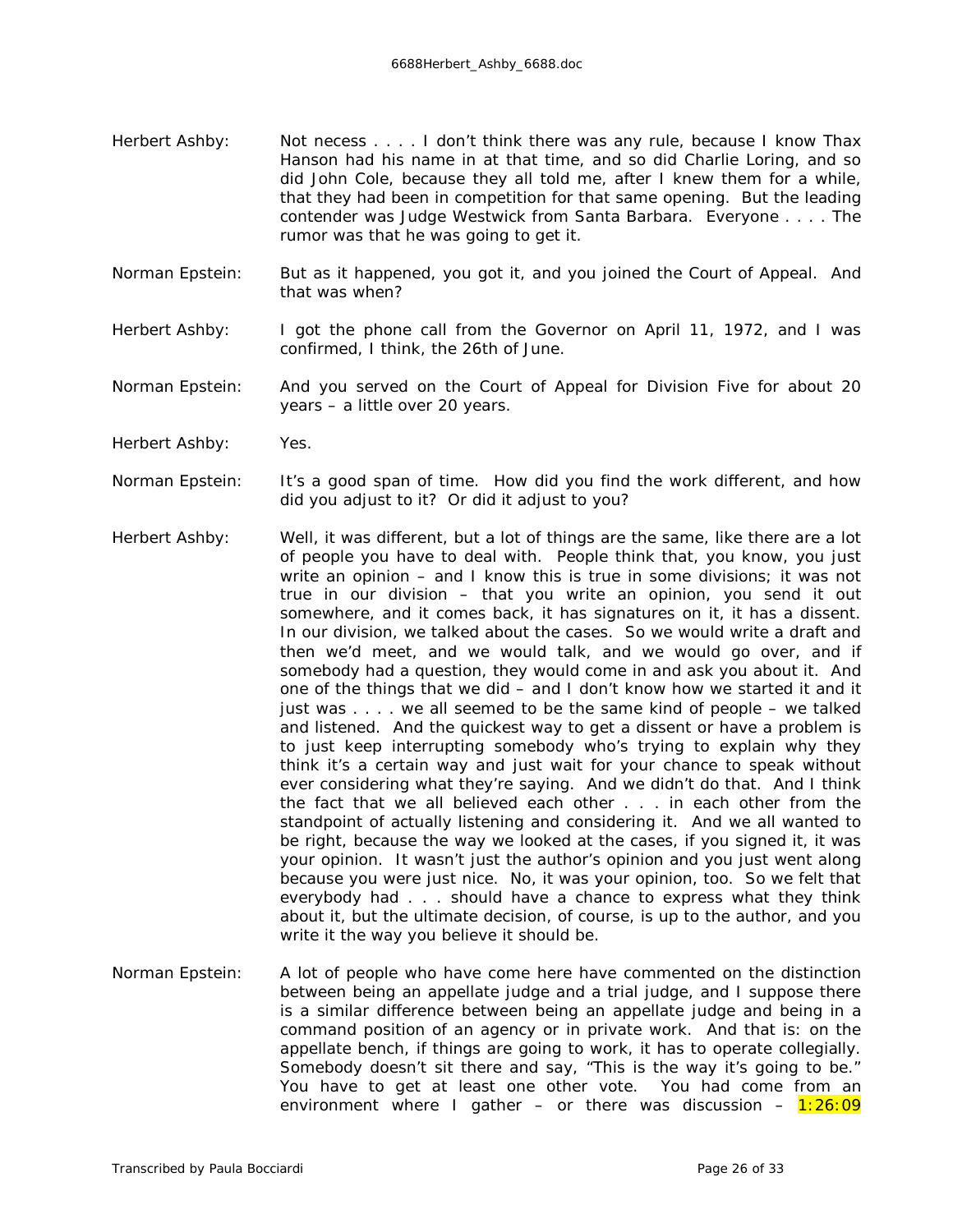nevertheless, there was a command structure. And here you were in one that operated collegially – supposed to. How did you find that adjustment?

- Herbert Ashby: I really didn't see that much of an adjustment to make, because basically, as assistant secretary, we had these very important and powerful agencies – or departments, rather – and they were out, you know, working. They were dealing with the public. They were accomplishing things. And we had the Governor's Office, and people had policies, they had ideas, they had things they wanted to try, they had theories. And we were in between. So if somebody said . . . . And I'll give you a perfect example. There was talk about reducing welfare costs, and what a big problem the welfare costs were, and especially the unfairness of food stamps. So after you hear that for a while and there's a consensus of the group that something should be done, I said, "All right. What we'll do is this. We'll try a pilot program, and our pilot program will cut out food stamps, or will reduce them tremendously." And it took a little lead time, but we did it. And about 10 days went by, and got a call – Van got a call – and they said that there's a problem on the food stamp program and they wanted him to come over there. Well, he was . . . he didn't want to go over there because he had already clashed with the welfare mothers and he was their poster boy for bad guys. So he told me he was going somewhere and why didn't I do it? So I went over.
- Norman Epstein: Now this was to a meeting at what?
- Herbert Ashby: At the Governor's Office a problem on food stamps.
- Norman Epstein: Ah, in the Governor's Office.
- Herbert Ashby: So, anyway, I walked into the big conference room and I didn't see any welfare mothers, but I did see six or seven people wearing suits and ties. And it was kind of a shocker for all of us, because as the story unfolded, they were representatives of the Chamber of Commerce and they were *very* unhappy with our pilot program because at that point the profits at their clients' supermarkets had dropped 19 percent. We were stunned. It . . . . We never put together, up until that time, that . . . . I don't know what we were thinking. I think we were thinking what most people think, is that you hand money out to people on welfare and they put it in a can and bury it in their backyard and it's gone. But that isn't what happens. They go down and spend it. And they spend it with small businesses and grocery stores, and then they hire people, and it's a very important part of the economy. And it was a real eye-opener.

Norman Epstein: The . . . .

Herbert Ashby: So, my point is, what you find out is that a lot of your dealing, in the position I was in, was bringing agreements – getting problems that . . . policies from either our agency, from the front page, from the Governor's Office, from the Legislature, to the departments, and getting people behind the wagon. And to do that you have to understand the problem, you have to understand the people, you have to be able  $\dots$  you  $1:30:05$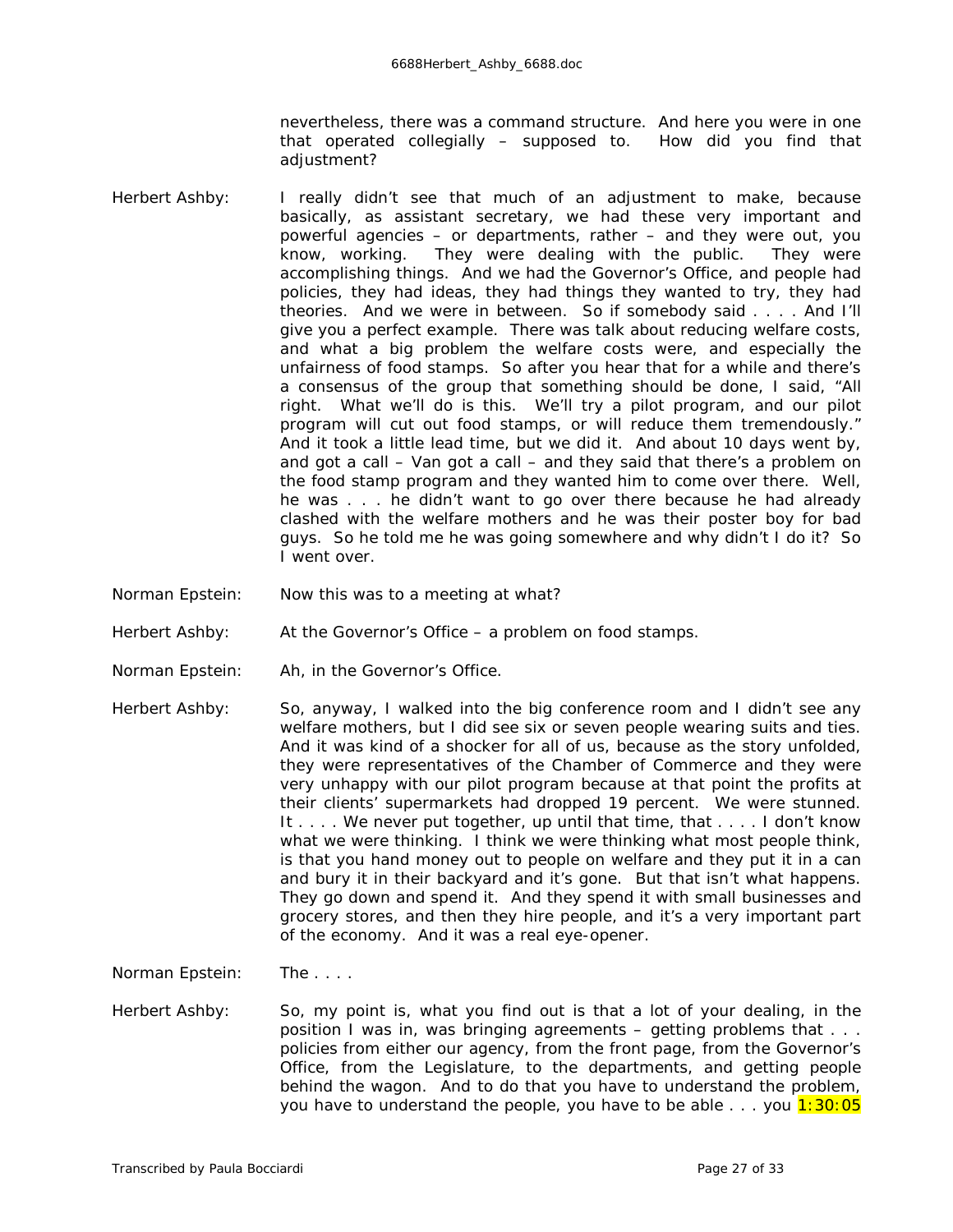have to have their trust. And you have to make it happen. So to me, there wasn't that big a difference in going to the Court of Appeal.

Norman Epstein: And I see elements of that, and so many of the other things that we are talking about this afternoon, in other work that you've done in seeing what's really involved, understanding the facts, and finding a practical solution that will make things work. The . . . . You left the Court of Appeal – it's been a while now – and you're now quote "retired" but you're still working. You've been doing a lot of mediation and arbitration, I understand. How do you enjoy that, and how does it differ from what you've done?

- Herbert Ashby: Well, there are a lot of similarities. The big difference is that there's not that much writing and research. But from the standpoint of persuading people, talking to people, it's very similar. The . . . . I know in the mediations . . . . They used to keep statistics on this – I don't know if they have them any more – but I know for about my first seven to ten years I had a very, very high successful mediation rate. I was told it was like more than double anybody else's. And so somebody asked me why, you know, why I thought that . . . why I had that, especially since I had not been a trial court judge. And I remember a story that Irwin Nebron told me. When he was a superior court judge, he had a problem. He thought he could resolve the case, and he told the insurance representative – the insurance attorney – to call Hartford, Connecticut, tell his insurance boss to get on a plane and fly to Los Angeles and answer some questions. And the response was, "Uh, what was that offer again?" And they settled the case. And I told Irwin, when we were talking about this, "At the Court of Appeal you can't do that. You have three other justices, and they're going to be with you on all the cases for your whole career. You don't tell them, 'You *will* sign this.' You have to talk to them. You have to persuade them." I said, "So I feel that being an appellate court justice is probably the best training for being a mediator because you certainly are used to presenting both sides of it, understanding both sides of it, and looking for some resolution."
- Norman Epstein: And you have to listen, too.
- Herbert Ashby: And you listen to the other people, because if you don't know what they're talking about, if you don't know what their problem is, you can't respond to it or solve it.
- Norman Epstein: I skipped over one other thing that you have done over the years, or at least you did a number of years ago when your daughters were little, and I think it actually has a bearing on some of the other things that we've talked about. And that's soccer. You were a soccer coach. Tell us a little about that.
- Herbert Ashby: Okay. Can we take a break?

David Knight: And go ahead.

Norman Epstein: Soccer and your girls.  $1:33:46$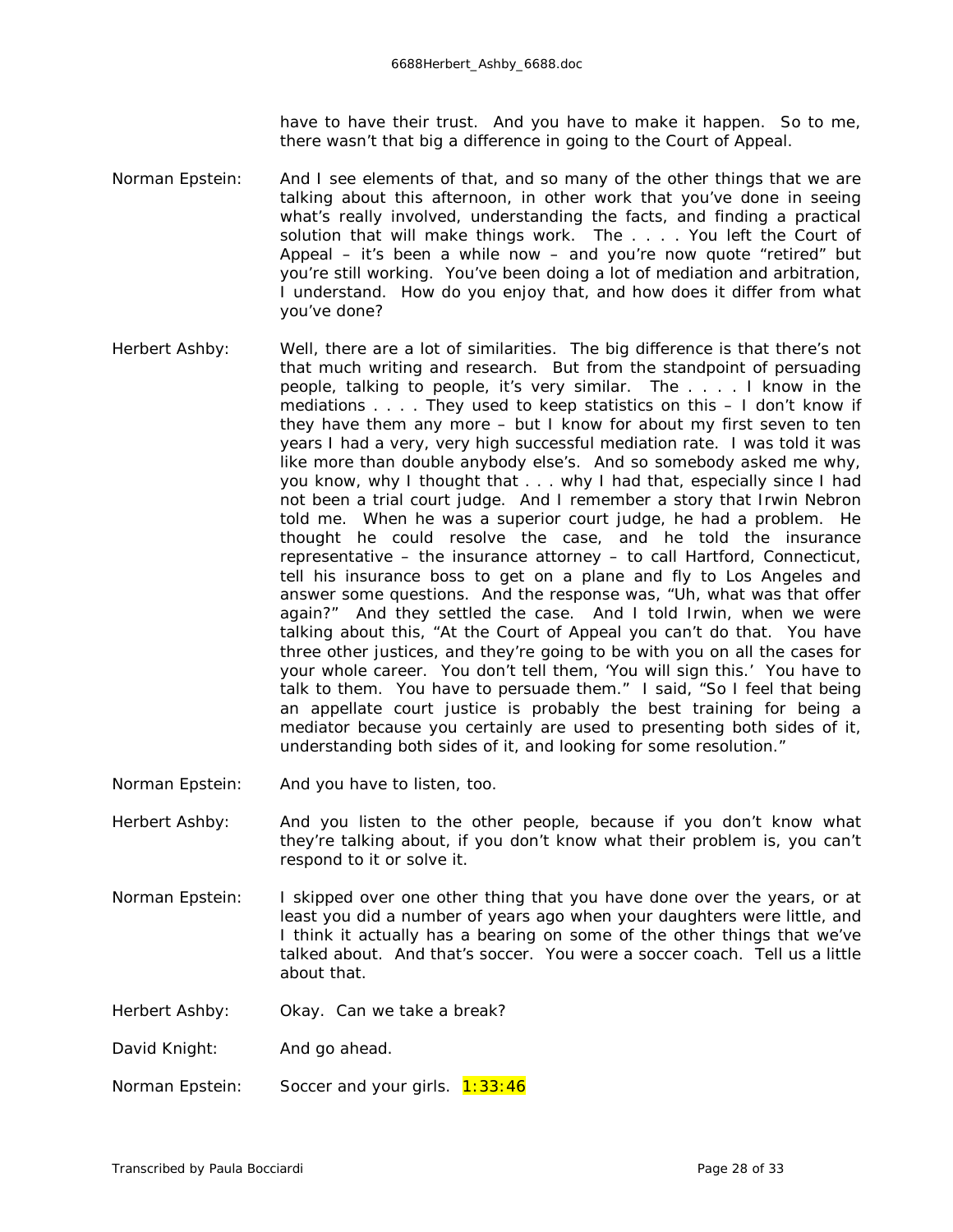- Herbert Ashby: Well, one of my daughters was playing soccer the youngest one and, you know, the other ones thought it looked like fun. So my middle daughter wanted to play. So I had never played soccer, had only seen the peewees play, so I didn't know anything about soccer. So I went over to . . . the night that they handed out the teams and they talked about it, and somebody saw me and said, "Would you mind holding this folder? We don't . . . . The coach isn't here." And I said okay. So I'm holding the folder. Then I got a call during the week saying, "Listen, can you take that folder over to the park? We have to take photos. And be with the girls because the coach isn't here." And I said okay. So we took the photos. And the next thing I knew, there *was* no coach. *I* was the coach. So I had to quickly learn about soccer. So that's how I got into soccer.
- Norman Epstein: And what did you learn besides learning about soccer? Learning about coaching and working with the team.
- Herbert Ashby: What do you mean?
- Norman Epstein: Well, in term of inspiring the girls, teaching them something about teamwork.
- Herbert Ashby: Oh.
- Norman Epstein: This sort of thing.

Herbert Ashby: Well, I didn't learn that in soccer; I already knew that. And with kids, you . . . they have to feel that they've got an edge. And so this team in particular, we went out and we played the team that turned out to be the number one team; they gave up three goals the entire season. And they *crushed* us. And they didn't only crush us in the score, but they were knocking our girls down. We had . . . . I even had to put one daughter in as goalkeeper, because there were two other injuries, and she had never played goal.

> So after we lost our first three or four games, I decided that we shouldn't be playing to win; we should be playing to learn. And everyone was going to be in the playoffs. So I announced to the parents that the kids would have to continue to go to school every Monday as losers, because I was playing to . . . for the . . . we were shooting for the playoffs. And, you know, I think they may have kind of believed me. I don't think they *really* believed me until the last game of the season. And we were ahead 1-0, it was the end of the third quarter, I took out our star and put in a sub, and they immediately scored on us, and we ended the season all losses and one tie. But I took my vacation then, and I spent two weeks working with the girls every day. And I was working on them, talking to them about the little things that they were good at. You have to find . . . . When you're dealing with kids, or actually any group, you have to pick something that somebody's good at. And you have to put them in a position where you ask them to do something and it has to be something they can't fail at. And that's what I did.  $1:37:17$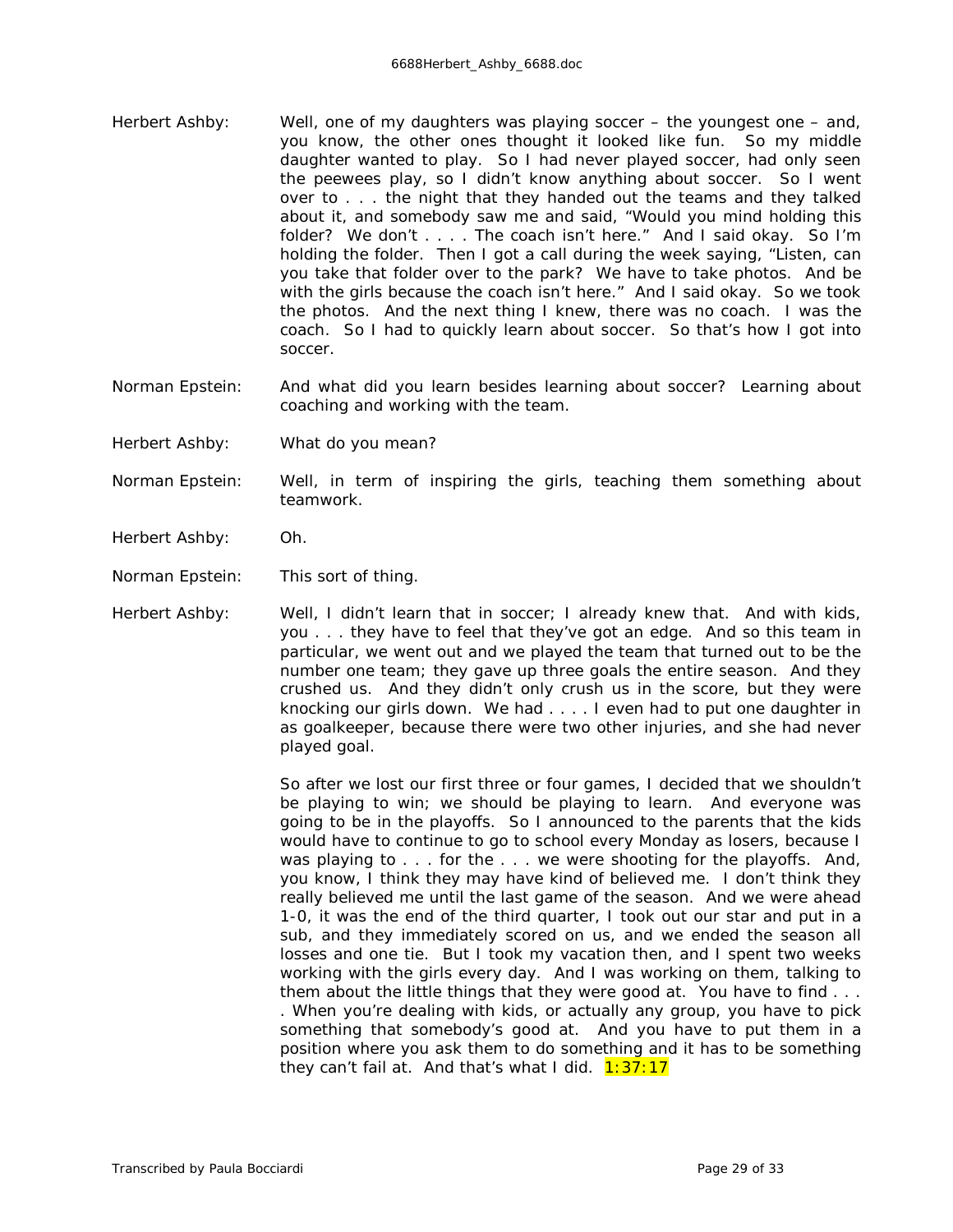So we went out for the first game and we were playing the number one seed. And I remember walking across the field – I was going to shake hands with the other coach – but when I got over there, I heard one of the parents say to him, "What do you know about this team?" And he said, "They're a bunch of stumblebums." So I turned around; I didn't say anything. I went back. These were 13- and 14-year-old girls. I had seven kids who had never played soccer before. So you have a built-in, you know, losing system. But these were bright girls. Most of them were pretty athletic. We started with the basics: how to stop the ball. And we trained on this the whole time. And when we went out there in that game – we were ahead 1-0 at the half – this coach who was  $\dots$ shouldn't have been permitted near kids was *screaming* and yelling at them, and he refused to give them oranges or any drinks during the half. Meanwhile, our girls were as happy as larks, you know. They weren't losing. And we got a lucky break. I keep saying "lucky breaks" because I really feel that there were a lot of lucky things that changed results. We were kicking off and the ball bounced off somebody and came right back to us. We got a breakaway and we scored. So suddenly it was 2-0. The . . . . Now the *parents* got into it, so they were screaming and yelling at the kids. We should have won about 14-0; we had all those shots. But we didn't make them. But we did win 4-0. And the parents came up to me afterwards and they were . . . needless to say, they were pleasantly surprised. They . . . . People were confiding that they hadn't really believed me when I was telling them that we were training for the finals.

And to make a great story short, I found out about other coaches and sportsmanship. Because as soon as the game was over and we won, I saw this group of about five coaches coming toward me, and I was thinking, "Dammit! I hope they don't drop me when they carry me around on their shoulders." And they weren't thinking about that. They came up and they said, "Okay, tell your team to stay here. Somebody went to get the commissioner," and they said, "Is this the same team you had during the season?" And I said, "No. Same players, different team." Well, they said, "Well, we'll see." So they had the commissioner come and he had to vouch for every player we had. And I was thinking, what a bunch of sweethearts these guys were. But that's the way it is, you know, in youth sports a lot of times. You'd think something like girls' soccer, in that age bracket where you know that the girls mainly want to go on dates and not muss up their hair, that you wouldn't have coaches who were quite that rabid. But you did.

So we beat all those teams the second time around. The last coach we beat – the last team – he was very gracious. Instead of congratulating us, he came out on the field after the game was over and he said to me, "At least we don't have to play Oxnard." And that was the . . . you know, a lot of Hispanic kids there and they grew up on soccer. So we went to Oxnard and we won a 1-0 game. Had one of our girls get a broken leg. And we ended up in the regional finals playing a team from Ventura. And it was funny, because as I was walking toward the coach, he looked kind of familiar, and when I got there it was Mike Bradbury, who was the D.A. of Ventura. And anyway, we . . . my daughter committed a foul in the penalty box in the first 30 seconds, and they got a penalty kick,  $1:41:44$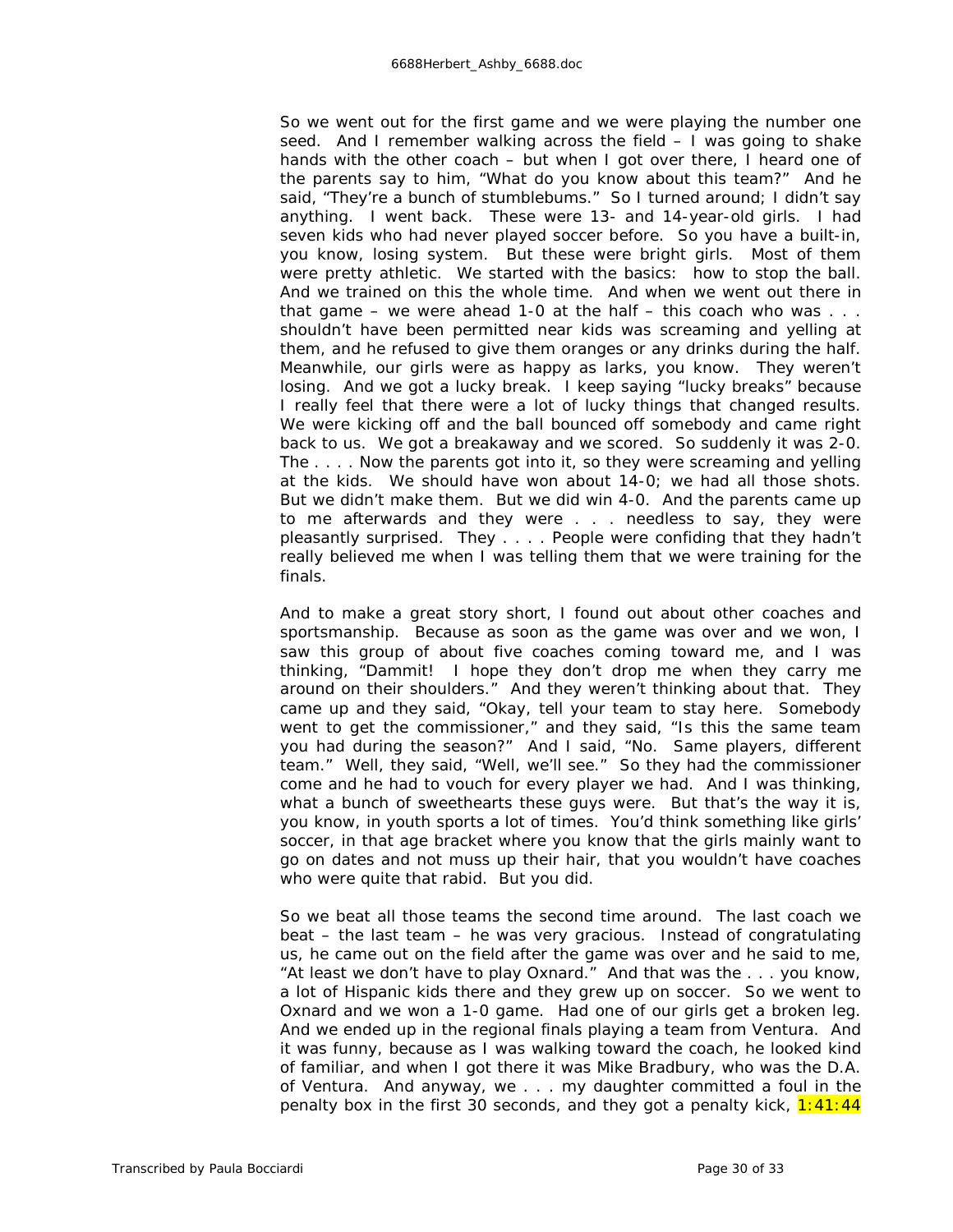and we lost 1-0. But it was . . . . And it was funny, because when we were . . . when we had to name the team, we had to name it after an animal. So I said – kidding around with the girls – and I said, "Well," I said, "We're going to be," you know, I said, "You name half the team and I'll name half the team." And they didn't know what I was talking about. I said, "You know, half the name." So I said, "Well, my name is Colts." And they still didn't know what I was talking about. But I said, "Well, I was hoping you'd say, "Dreaded." Well, then when we lost all our games, I was thinking to myself, "I hope they forgot this, because, you know, they'll be . . . ." It . . . Because what we did name it is Dreadful. Dreadful Colts. But at the end of the season I have a photograph. I'm standing there with the girls. We've got . . . . We won . . . just won the championship. And one of them pulled . . . . In fact, we had just beaten Oxnard that day. A little girl pulled on my sleeve. I leaned over to hear what she had to say. She said, "I guess we're the Dreaded Colts."

Norman Epstein: One of the . . . .

Herbert Ashby: I can't say that without getting emotional.

- Norman Epstein: Yeah.
- Herbert Ashby: Give me a minute
- Norman Epstein: Well, there are a number of running themes that go through all of this. The . . . . One of them is leadership. And I have a quotation from you. When you were asked what makes a good leader, you said, "I think a good leader is a person who can look over the people that they're supposed to be leading, create a goal, build these people up, and make them believe that they can accomplish it. Never give them something that they're going to fail at doing." Which sounds like just what you were describing. And besides the quality of leadership, it's just the intelligence that goes with it. Which reminds me: I saw, in one of the bits of information that I got about you, that you're a member of Mensa. What is that?
- Herbert Ashby: Well, Mensa is a society with one qualification to get in: you have to be in the top two . . . 2nd percentile of an IQ test.
- Norman Epstein: Looking at things more broadly instead of at a specific, we're in a very difficult period right now in the judiciary and perhaps as a society, living beyond our means. In the case of the judiciary, suffering through a very substantial cut in the budget for the current year and the prospect of even worse the next year. Looking at things in the near term – this year, next year – and at the longer term, do you have any thoughts that you can share about the direction in which the judiciary and perhaps the justice system is headed, and how we get through these problems?
- Herbert Ashby: Well, I.... You know, it's such an overwhelming problem, I might be able to, you know, ricochet off part of it. But it's something that . . . . You have to think about efficiency, you have to think about doing things differently. Sometimes efficiency requires an investment. I remember when I first went on the court – and it sure sounds bad, now  $1:45:40$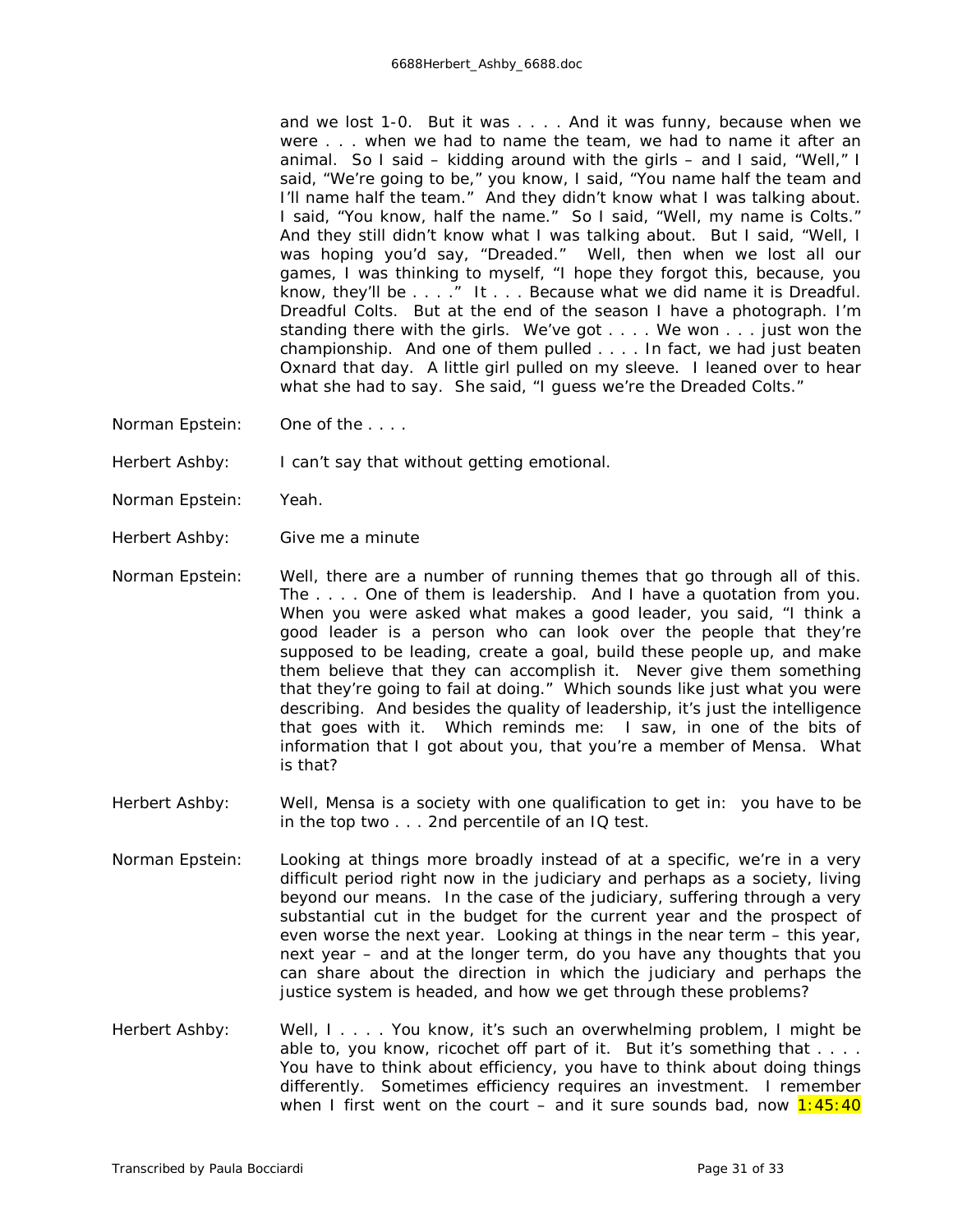that I think of what I'm getting ready to say – they used to have mimeograph machines. So when you wrote an opinion, a secretary would type it onto a mimeograph, and then they would take and they would, you know, print 35 copies of it or whatever it is. And if you had something that you had written, there was no saving it like you can do now. They didn't have glossaries where you could have banks of citations where you know that the same issue's coming up again and again, and just click it in there. So to a great extent, there has been an improvement in productivity from a technological standpoint. I know when I first went on the court, the highest number of opinions filed in one year, in my division, was 76. When I left, I filed 150. I came back two months later and talked to the justice who had taken my chambers; she had filed 165. So we've had a tremendous increase in the productivity.

- Norman Epstein: I might interrupt and say that you have over 500 *published* opinions most opinions are not published – but over 500 published opinions during your period on the court, which I think is extraordinary.
- Herbert Ashby: Thank you. You know, it's funny, because it sounds like a lot to me now. At the time, it was painless. It was . . . . It just seemed that you had the record, you read it, you analyzed it, you created the scenario of the facts so that you knew, really, basically where you were going right from the beginning. Another thing: The way . . . . I think a lot depends on how you write an opinion. I think if you write an opinion where you get the facts perfect the first time, you get the issues, and then you write the conclusion, what the answer is, and then in spare terms write down, you know, put in your citations and everything, it's a much better way to do it, I feel, than dictating a 92-page opinion and slashing and burning. But people do things different ways.

I don't know if technology is going to be that much more helpful. I'm sure there is some benefits that could be squeezed out of it. The cost in the system is personnel. That's a problem, because who wants to start creating unemployment by laying people off? I don't know if the court can get there that way. Probably some things that are handled in a certain way, maybe they shouldn't be.

I know one thing: A lot of people think the death penalty should be handled a different way. You know, having been, you know, having defended the death penalty in a number of cases including *People v. Anderson,* I don't feel that way. But looking at it from a practical standpoint, since they're only paying lip service to it, and they're not even following it, they probably would do well to look at the extra cost that's involved in that and consider possibly making some change there.

- Norman Epstein: Overall, looking ahead in terms of the core functions of our justice system, are you optimistic? Pessimistic? Just unsure? How do you feel?
- Herbert Ashby: Well, I'm optimistic, because the justice system has been in operation a long time. It's an experiment, to a great extent. You make a mistake, you find out what it is, you correct it. So the justice system should be becoming more streamlined and easier to accomplish all the  $1:50:41$